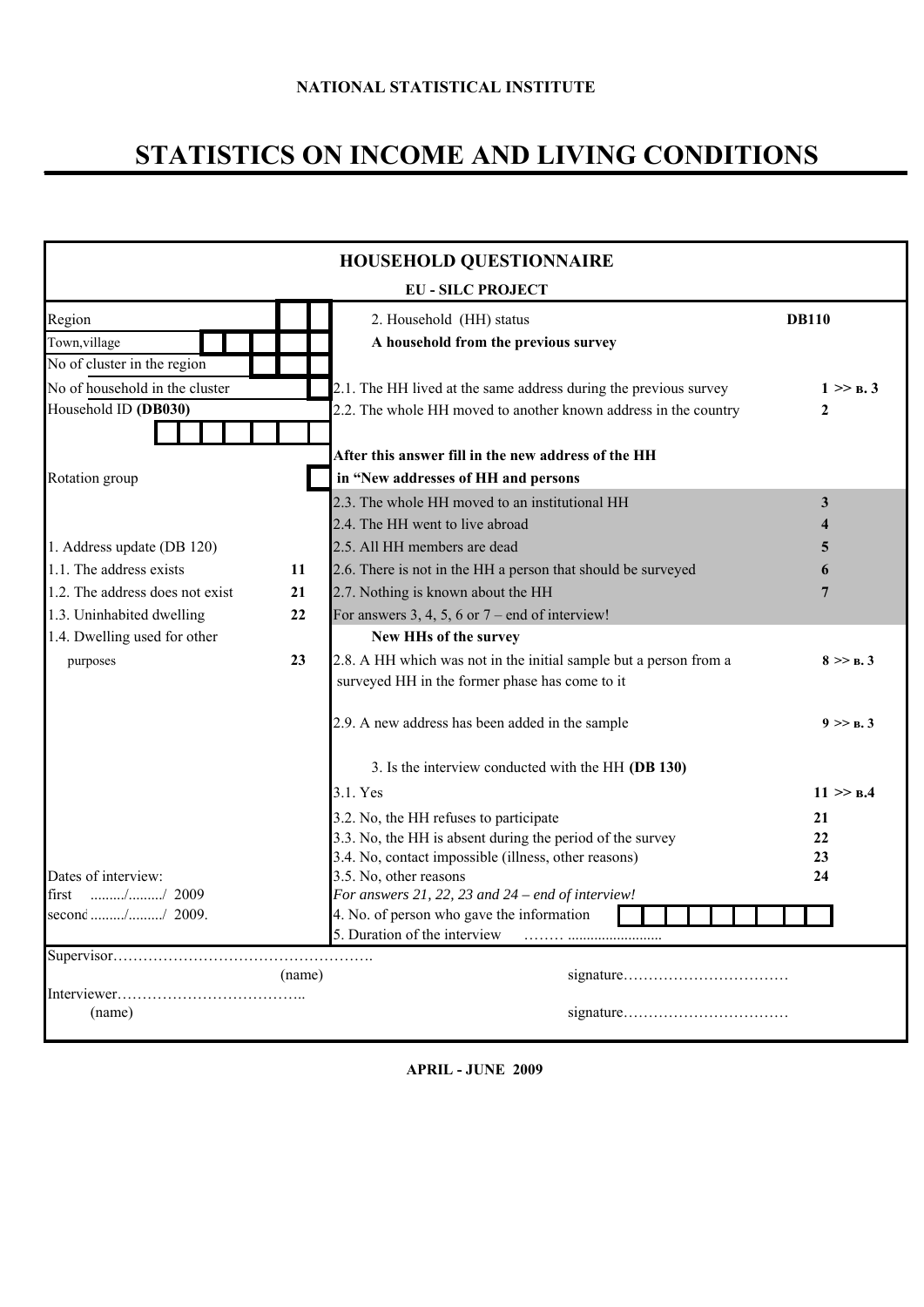#### **HOUSEHOLD REGISTER 1**

| $N_2$              | Name | <b>RB030</b>        | <b>RB090</b>       | Day   | <b>RB070</b>                      | <b>RB080</b> |                              |                |                                                             |                      | Fill in the answers of RB 120 to 190 according to RB110 |              |                                                      |                     |              |                   |
|--------------------|------|---------------------|--------------------|-------|-----------------------------------|--------------|------------------------------|----------------|-------------------------------------------------------------|----------------------|---------------------------------------------------------|--------------|------------------------------------------------------|---------------------|--------------|-------------------|
| Row                |      | Personal<br>number  | <b>Sex</b>         | birth | Date of Month of Year of<br>birth | birth        | Age at the<br>end of<br>2008 |                | Filled for present and former<br>HH members<br>RB110=5 or 6 |                      |                                                         | RB110=5 or 6 |                                                      | RB110=5 or 6 or 7   |              | $RB110=2$ or 3    |
|                    |      |                     | 1.Male<br>2.Female |       |                                   |              | 1. A person of 16            |                |                                                             |                      |                                                         |              |                                                      |                     |              |                   |
|                    |      |                     |                    |       |                                   |              | and more                     | <b>RB100</b>   | <b>RB110</b>                                                |                      | RB140                                                   | <b>RB150</b> | <b>RB160</b>                                         | <b>RB170</b>        | <b>RB180</b> | <b>RB190</b>      |
|                    |      |                     |                    |       |                                   |              | years of age                 | The person is  | Status of the                                               | Where did the        |                                                         |              | When did the person How many months What category is |                     |              | Since when is     |
|                    |      |                     |                    |       |                                   |              | 2.A person                   |                | person                                                      | person move?         |                                                         | moved out or | 2008 did the person the person?                      |                     |              | the person member |
|                    |      |                     |                    |       |                                   |              | under 16                     | 1. Sample      | See Table 1                                                 | 1. In another HH     | died                                                    |              | lived in the HH?                                     | 1. Employed         |              | of the HH?        |
|                    |      |                     |                    |       |                                   |              |                              | person         |                                                             | in th country        |                                                         |              |                                                      | 2. Unemployed       |              |                   |
|                    |      |                     |                    |       |                                   |              |                              | 2. Co-resident |                                                             | 2. In an institutio- |                                                         |              |                                                      | 3. In Retirement or |              |                   |
|                    |      |                     |                    |       |                                   |              |                              |                |                                                             | nal HH               |                                                         |              |                                                      | early retirement    |              |                   |
|                    |      |                     |                    |       |                                   |              |                              |                |                                                             | 3. Abroad            |                                                         |              |                                                      | 4. Other inactive   |              |                   |
|                    |      |                     |                    |       |                                   |              |                              |                |                                                             | 4. Died              | month                                                   | year         | months                                               |                     | month        | year              |
|                    |      | $I I I I I$         |                    |       |                                   |              |                              |                |                                                             |                      |                                                         |              |                                                      |                     |              |                   |
| 2                  |      | $I$ $I$ $I$ $I$ $I$ |                    |       |                                   |              |                              |                |                                                             |                      |                                                         |              |                                                      |                     |              |                   |
| 3                  |      | I I I I I           |                    |       |                                   |              |                              |                |                                                             |                      |                                                         |              |                                                      |                     |              |                   |
|                    |      | $I I I I I$         |                    |       |                                   |              |                              |                |                                                             |                      |                                                         |              |                                                      |                     |              |                   |
| 5                  |      | $I$ I I I I         |                    |       |                                   |              |                              |                |                                                             |                      |                                                         |              |                                                      |                     |              |                   |
| 6<br>$\mathcal{I}$ |      | $I$ $I$ $I$ $I$ $I$ |                    |       |                                   |              |                              |                |                                                             |                      |                                                         |              |                                                      |                     |              |                   |
|                    |      | $I$ $I$ $I$ $I$ $I$ |                    |       |                                   |              |                              |                |                                                             |                      |                                                         |              |                                                      |                     |              |                   |
| 8<br>9             |      | $I$ $I$ $I$ $I$ $I$ |                    |       |                                   |              |                              |                |                                                             |                      |                                                         |              |                                                      |                     |              |                   |
| 10                 |      | $I$ $I$ $I$ $I$ $I$ |                    |       |                                   |              |                              |                |                                                             |                      |                                                         |              |                                                      |                     |              |                   |
|                    |      | $I$ $I$ $I$ $I$ $I$ |                    |       |                                   |              |                              |                |                                                             |                      |                                                         |              |                                                      |                     |              |                   |

### **Code table for filling in question RB110**

1. The person has been in the HH during the former survey **Interviewer!** Interviewer!

2. The person has been in the former survey but in another HH

4. Newborn

5. The person has left the HH after the former survey

6. The person has died after the former survey

7. The person has lived at least 3 months in the HH but has not been entered into the HH register

8. The person is from new sub sample (rotation group 7)

3. Th person has come from another HH not been interviewed during the previous survey For answer 1 to q. RB120 fill in the new address of the person in "new addresses of HH and persons"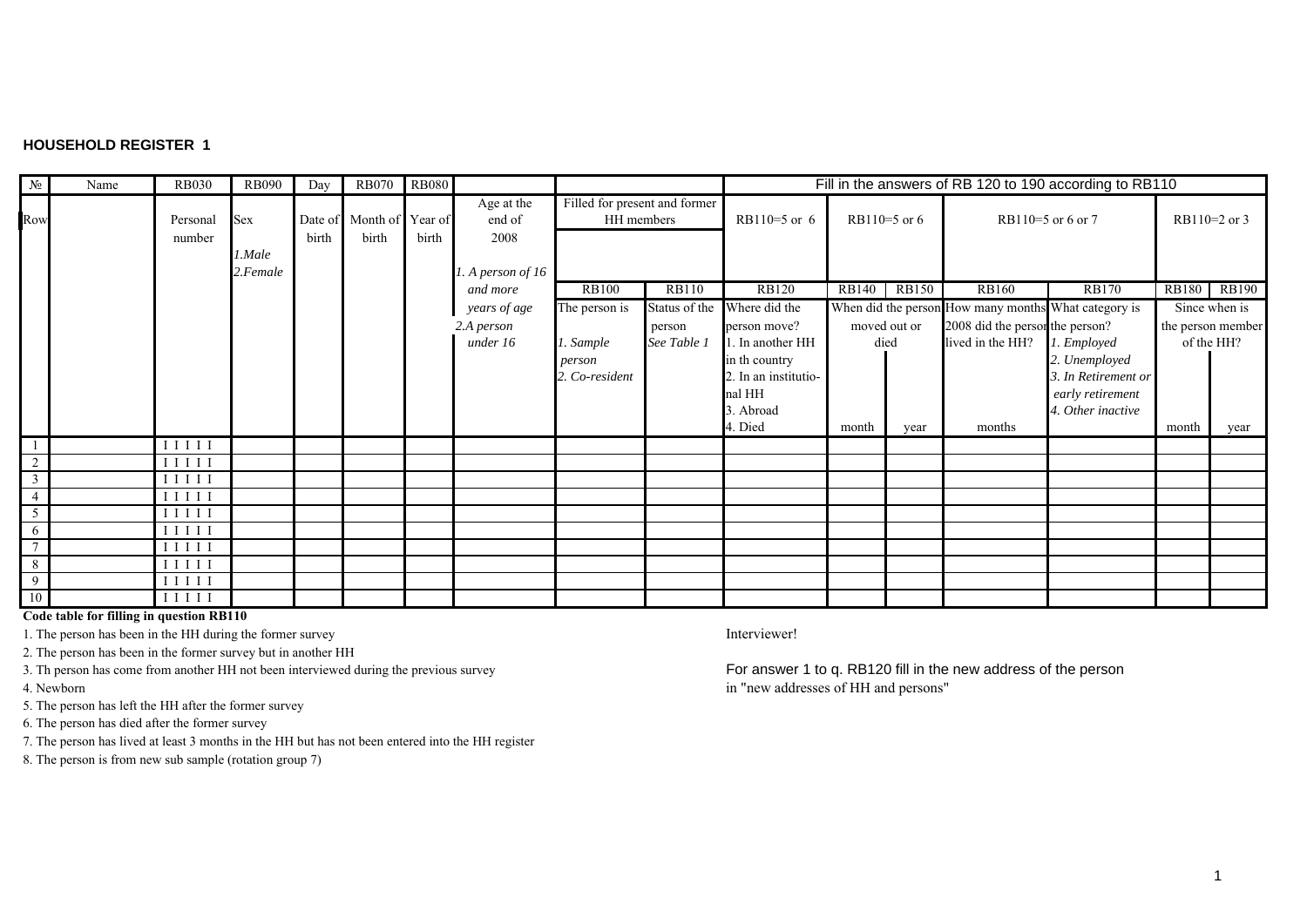#### **NEW ADDRESSES OF HH AND PERSONS**

| <b>DB030</b> |  | <b>RB030</b> |                         | The person is:<br>Name, address of the HH (head of the HH) |                                      |  |        | New address |                                        |
|--------------|--|--------------|-------------------------|------------------------------------------------------------|--------------------------------------|--|--------|-------------|----------------------------------------|
| $(N_2$ HH)   |  |              | (N <sub>2</sub> person) |                                                            | 1. Sample persons<br>2. Co-residents |  | Region | Place       | Code, Street, No. Floor, apartment No. |
|              |  |              |                         |                                                            |                                      |  |        |             |                                        |
|              |  |              |                         |                                                            |                                      |  |        |             |                                        |
|              |  |              |                         |                                                            |                                      |  |        |             |                                        |
|              |  |              |                         |                                                            |                                      |  |        |             |                                        |
|              |  |              |                         |                                                            |                                      |  |        |             |                                        |
|              |  |              |                         |                                                            |                                      |  |        |             |                                        |
|              |  |              |                         |                                                            |                                      |  |        |             |                                        |
|              |  |              |                         |                                                            |                                      |  |        |             |                                        |
|              |  |              |                         |                                                            |                                      |  |        |             |                                        |
|              |  |              |                         |                                                            |                                      |  |        |             |                                        |
|              |  |              |                         |                                                            |                                      |  |        |             |                                        |
|              |  |              |                         |                                                            |                                      |  |        |             |                                        |
|              |  |              |                         |                                                            |                                      |  |        |             |                                        |
|              |  |              |                         |                                                            |                                      |  |        |             |                                        |
|              |  |              |                         |                                                            |                                      |  |        |             |                                        |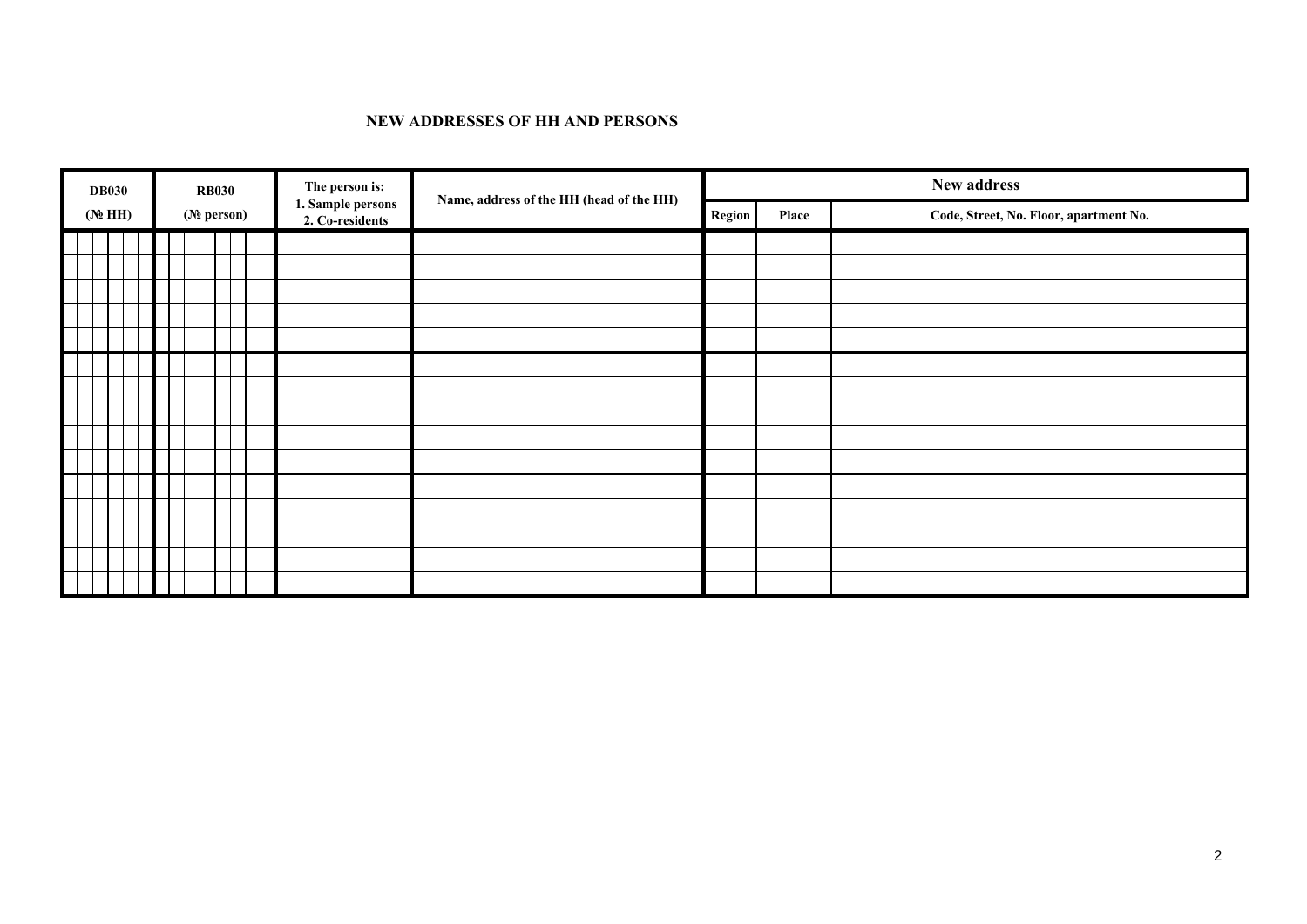#### **HOUSEHOLD REGISTER 2**

| N <sub>2</sub> | Name | <b>RB030</b>        | Relation                     | PB210   |       | <b>PB220A PB220B</b> | <b>RB031</b> | PB190           | <b>PB200</b>     | <b>RB240</b>    | <b>RB220</b> | <b>RB230</b>        |
|----------------|------|---------------------|------------------------------|---------|-------|----------------------|--------------|-----------------|------------------|-----------------|--------------|---------------------|
|                |      | Personal            | Relation to household        | Country |       | Citizenship          | Year of      | De jure marital | De facto marital | No of           | No of        | No of               |
| $N_2$          |      | number              | head                         | of      |       |                      | immigration  | status          | status           | spouse of       | person's     | person's            |
| Ред            |      |                     | 1.Household head             | birth   | First | Second               |              |                 |                  | the person      | father       | mother              |
|                |      |                     | 2. Spouse                    |         |       |                      |              | . Single        | 1. In marriage   |                 |              |                     |
|                |      |                     | 3. Son, daughter             |         |       |                      |              | 2. Married      | 2. Cohabiting    |                 |              |                     |
|                |      |                     | 4. Son, daughter in law      |         |       |                      |              | 3. Widowed      | 3. Single        |                 |              |                     |
|                |      |                     | 5. Grand son, daughter       |         |       |                      |              | 4. Divorced     |                  |                 |              |                     |
|                |      |                     | 6. Other relative            |         |       |                      |              |                 |                  |                 |              |                     |
|                |      |                     | 7. Other person, not related |         |       |                      |              |                 |                  |                 |              |                     |
|                |      |                     |                              |         |       |                      |              |                 |                  |                 |              |                     |
|                |      |                     |                              |         |       |                      |              |                 |                  |                 |              |                     |
|                |      | $I$ $I$ $I$ $I$ $I$ |                              |         |       |                      |              |                 |                  | $I$ $I$ $I$ $I$ | I I I I I    | $I I I I I$         |
| $\overline{2}$ |      | I I I I I           |                              |         |       |                      |              |                 |                  | I I I I I       | I I I I I    | I I I I I           |
| 3              |      | I I I I I           |                              |         |       |                      |              |                 |                  | I I I I I       | I I I I      | $I$ $I$ $I$ $I$ $I$ |
|                |      | $I$ $I$ $I$ $I$ $I$ |                              |         |       |                      |              |                 |                  | $I$ $I$ $I$ $I$ | I I I I I    | $I I I I I$         |
| 5              |      | I I I I I           |                              |         |       |                      |              |                 |                  | I I I I I       | I I I I I    | I I I I I           |
| 6              |      | $I I I I I$         |                              |         |       |                      |              |                 |                  | $I I I I I$     | I I I I      | I I I I I           |
|                |      | I I I I I           |                              |         |       |                      |              |                 |                  | $I$ $I$ $I$ $I$ | I I I I I    | $I I I I I$         |
| 8              |      | $I I I I I$         |                              |         |       |                      |              |                 |                  | I I I I         | I I I I I    | $I$ $I$ $I$ $I$ $I$ |
| 9              |      | $I$ $I$ $I$ $I$ $I$ |                              |         |       |                      |              |                 |                  | I I I I         | I I I I      | IIIII               |
| 10             |      | $I$ $I$ $I$ $I$ $I$ |                              |         |       |                      |              |                 |                  | I I I I         | I I I I      | I I I I I           |

**Interviewer**

In questions **RB220, RB230 and RB240 FILL IN 99** , if the father, mother or spouse are not household members!!

In all other cases fill in the number from col. 2 - No of person.

### **Code table 1. for questions PB210, PB220A, PB220B**

01. Bulgaria 10. France 19. Nederland 28. Norway 04. Romania 13. Italy 22. Belgium 31. African country 05. Hungary 14. Luxembourg 23. Estonia 32. US 06. Check Rep. 15. UK 24. Lithonia 33. Canada

- 02. Greece 11. Spain 20. Finland 29. Countries of former Jugoslavia
- 03. Turkey 12. Portugal 21. Poland 30. Other European country
	-
	-
	-
- 07. Slovakia 16. Ireland 24. Latvia 34. Central and South America
- 08. Germany 17. Sweden 26. Cyprus 35. Near and Far East
- 09. Austria 18. Denmark 27. Switzerland 36. Another country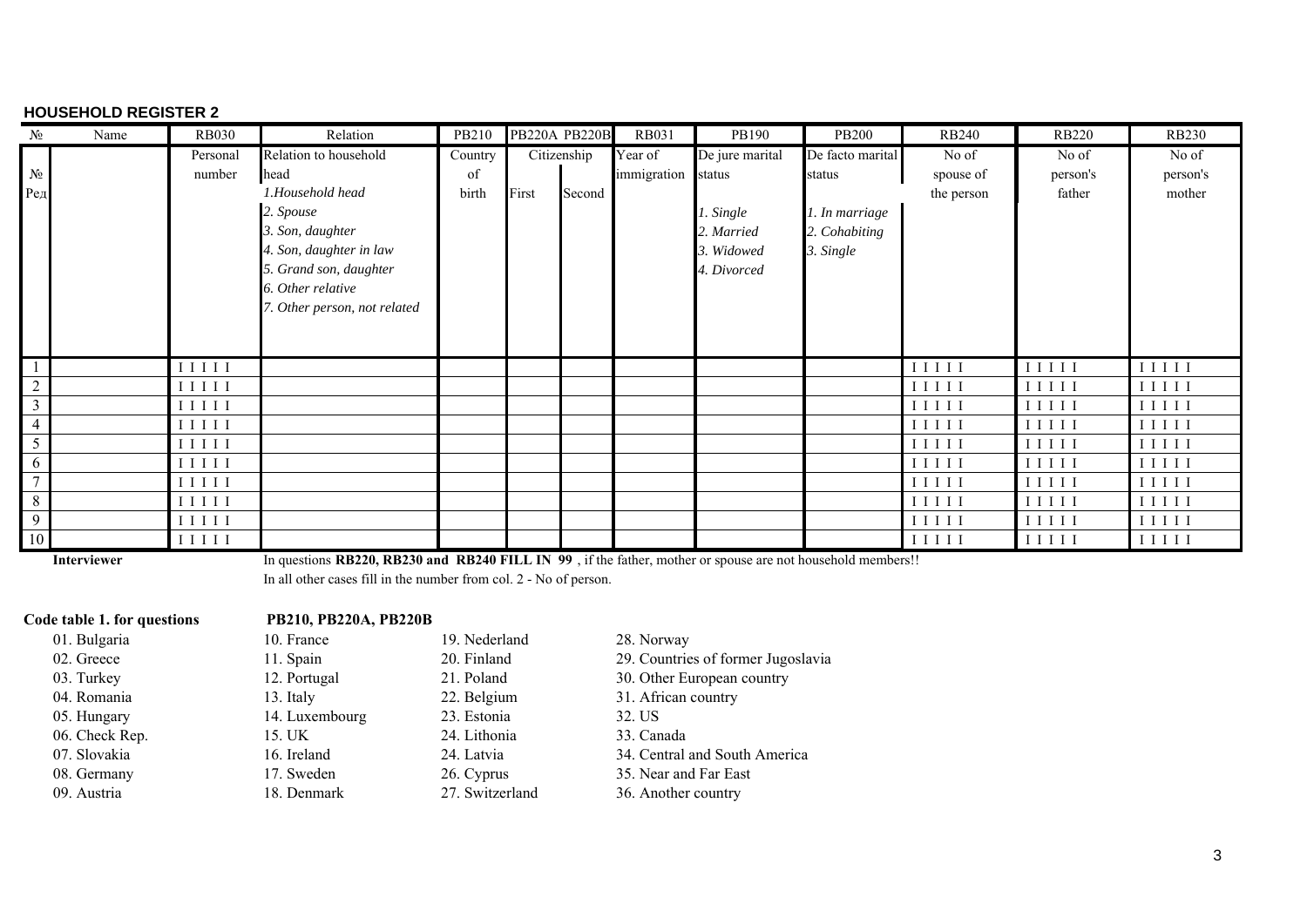### **HOUSEHOLD REGISTER 2**

|                |       | <b>RB200</b> | <b>RB160</b>  | <b>RB210</b>               | <b>PE010</b> | <b>PE020</b> | <b>PE040</b> | <b>PE030</b>   | <b>RB245</b> | <b>RL010</b>                                | <b>RL020</b> | <b>RL030</b>  | <b>RL040</b> | <b>RL050</b>        | <b>RL060</b> |  |
|----------------|-------|--------------|---------------|----------------------------|--------------|--------------|--------------|----------------|--------------|---------------------------------------------|--------------|---------------|--------------|---------------------|--------------|--|
|                |       | Is the       | How many      | What category is           | Is the       | At what      | Highest      | Year of        | Status of    | How many hours weekly your child spends at: |              |               |              |                     |              |  |
| N <sub>o</sub> | No    | person       | months has    | the person in at           | person       | level is     | educational  | graduation     | the          | Creche,                                     | School       | Out of        | Other        | At home,            | At home,     |  |
| Ray            | pers. | absent at    | the person    | the moment                 | studying     | the person   | degree       | of the highest | respon-      | kindergar-                                  |              | school        | centre       | cared for           | cared for    |  |
|                |       | the moment   | lived in the  | 1. At work                 | at the       | studying?    | completed    | education      | dent         | den, nursery                                |              | child cen for |              | by a nanny by grand |              |  |
|                |       | . No         | HH during     | 2. Unemployed              | moment       |              |              | degree         |              | school                                      |              |               | children     | babysitter          | mother or    |  |
|                |       | 2. Yes,      | 2008          | 3. In Retirement or 1. Yes |              | (see Code    | (see Code    |                |              |                                             |              |               |              |                     | other HH     |  |
|                |       | temporarily  |               | early retirement           | 2. No        | Table 2)     | Table 2)     |                |              |                                             |              |               |              |                     | member       |  |
|                |       |              | <b>Months</b> | 4. Other inactive          | $>>$ PE040   |              |              |                |              |                                             |              |               |              |                     |              |  |
|                |       |              |               | person                     |              |              |              |                |              | <b>Hours</b>                                | <b>Hours</b> | <b>Hours</b>  | <b>Hours</b> | <b>Hours</b>        | Hours        |  |
|                |       |              |               |                            |              |              |              |                |              |                                             |              |               |              |                     |              |  |
|                |       |              |               |                            |              |              |              |                |              |                                             |              |               |              |                     |              |  |
| $\overline{3}$ |       |              |               |                            |              |              |              |                |              |                                             |              |               |              |                     |              |  |
|                |       |              |               |                            |              |              |              |                |              |                                             |              |               |              |                     |              |  |
|                |       |              |               |                            |              |              |              |                |              |                                             |              |               |              |                     |              |  |
| 6              |       |              |               |                            |              |              |              |                |              |                                             |              |               |              |                     |              |  |
|                |       |              |               |                            |              |              |              |                |              |                                             |              |               |              |                     |              |  |
| 8              |       |              |               |                            |              |              |              |                |              |                                             |              |               |              |                     |              |  |
| 9              |       |              |               |                            |              |              |              |                |              |                                             |              |               |              |                     |              |  |
| 10             |       |              |               |                            |              |              |              |                |              |                                             |              |               |              |                     |              |  |

### **Code Table 2 for question PE020 and PE040**

1.Higher Ph.D. 8. Secondary For question **RB245 fill in:**  (professional education after secondary) 11. Basic **3** for all other persons 6. III degree professional qualification 12. Primary (secondary special excluding SPVU) 13. Not completed primary 7. II degree professional qualification 14. Illiterate (secondary professional vocational SPVU)

- 
- 3. Higher "Bachelor" (professional vocational PVU after completed basic)

5. IV degree professional qualification (professional vocational PVU after completed VI andVII class) also fill in quest. RL010-RL060

- 
- 

#### **Interviewer:**

- 2.Higher "Master" 9. I degree professional qualification 1 for persons 16 and over years of age 3.Higher "Bachelor" 9. I degree professional vocational PVU after completed basic) 1 for persons 16 and over years of age also 4.Higher "Specialist" 10. I degree professional qualification **2** for children 0 to 12 years of age
	-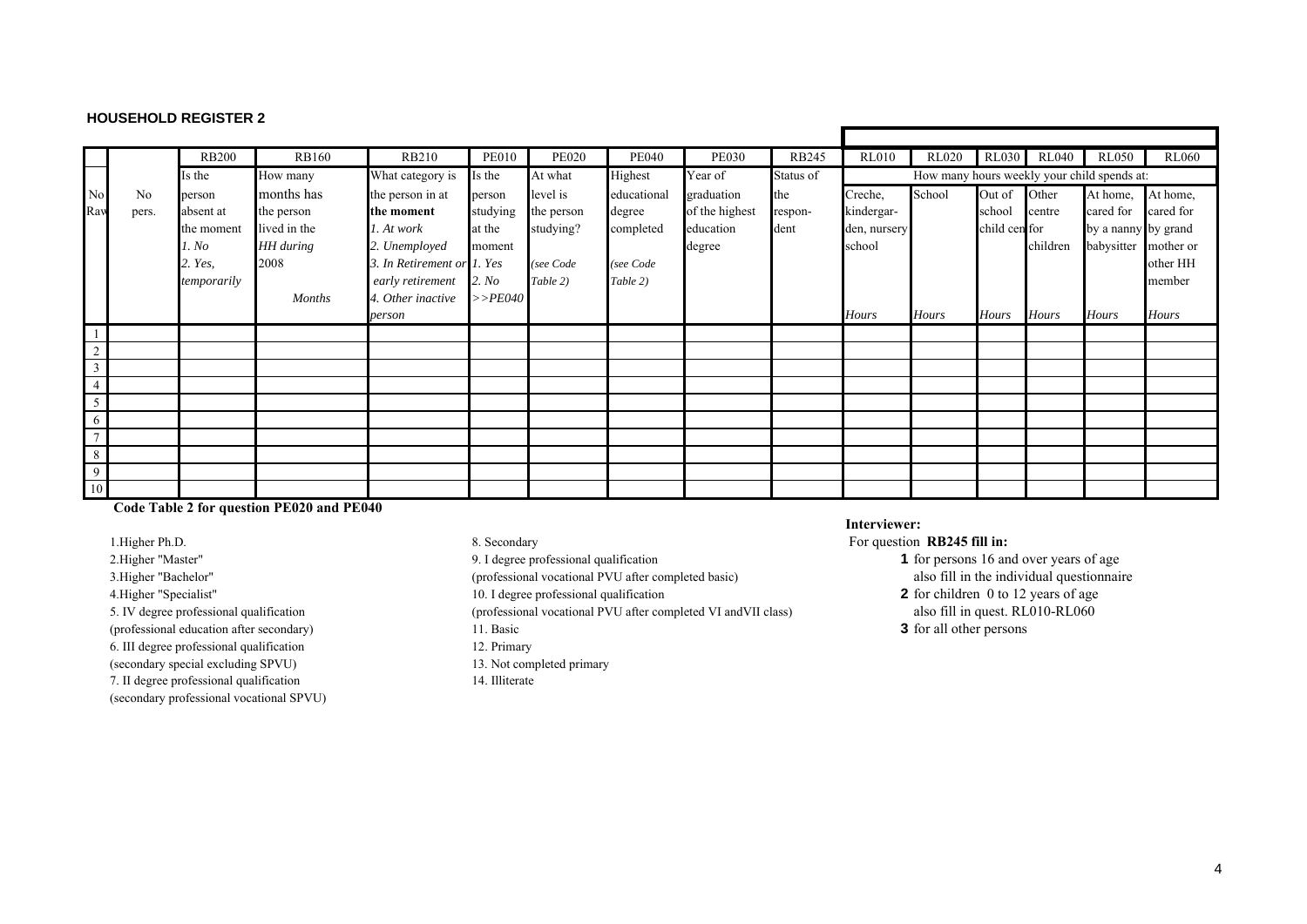| $N_2$          | Question                                                                                                                                                                                                                                                        | Code                                                                                                                                                                                                                                 | Routing                                             | TV                                                                                    |
|----------------|-----------------------------------------------------------------------------------------------------------------------------------------------------------------------------------------------------------------------------------------------------------------|--------------------------------------------------------------------------------------------------------------------------------------------------------------------------------------------------------------------------------------|-----------------------------------------------------|---------------------------------------------------------------------------------------|
|                | <b>DWELLING AND LIVING CONDITIONS</b>                                                                                                                                                                                                                           |                                                                                                                                                                                                                                      |                                                     |                                                                                       |
| Q <sub>1</sub> | Type of dwelling<br>Detached house<br>Part of house<br>Apartment in a building with less than 10 dwellings<br>Apartment in a building with more than 10 dwellings<br>Students/workers dormitory<br>Primitive/mobile home<br>Other (what?)                       | 1<br>$\overline{2}$<br>$\mathfrak z$<br>$\overline{4}$<br>5<br>6<br>$\tau$                                                                                                                                                           |                                                     | HH010                                                                                 |
| $\mathbf{Q}$   | Number of rooms used by the household<br>(not counting kitchen, WC, bathroom and rooms used for offices)<br>Number of rooms                                                                                                                                     |                                                                                                                                                                                                                                      |                                                     | <b>HH030</b>                                                                          |
| M1             | What is approximately the size of your dwelling, in square meters?<br>sq.m                                                                                                                                                                                      | .                                                                                                                                                                                                                                    |                                                     | HD035                                                                                 |
| M <sub>2</sub> | Shortage of space in dweling<br>yes<br>no                                                                                                                                                                                                                       | -1<br>$\overline{2}$                                                                                                                                                                                                                 |                                                     | HD030                                                                                 |
| M <sub>3</sub> | Does this dwelling have hot running water?<br>yes<br>no                                                                                                                                                                                                         | 1<br>$\overline{2}$                                                                                                                                                                                                                  |                                                     | HD010                                                                                 |
| Q3             | Is the dwelling equiped with:<br>Q3.1. Bathroom<br>Q3.2. Flush toilet                                                                                                                                                                                           | Yes, for sole<br>No<br>Yes, shared<br>use<br>$\overline{c}$<br>3<br>$\overline{3}$<br>$\overline{2}$                                                                                                                                 |                                                     | <b>HH081</b><br>HH091                                                                 |
| Q3a            | Does your household have:                                                                                                                                                                                                                                       | Yes<br>No,<br>No,                                                                                                                                                                                                                    |                                                     |                                                                                       |
|                | Q3a.1. Telephone (incl.mobile)<br>Q3a.2. Colour TV<br>Q3a.3. Computer<br>Q3a.4. Washing machine<br>Q3a.5. Car/van for private use<br>Q3a.6. Has (access to) an internet connection?                                                                             | cannot<br>other<br>afford<br>reason<br>2<br>3<br>$\overline{\mathbf{c}}$<br>3<br>1<br>$\frac{2}{2}$<br>3<br>-1<br>$\overline{\overline{3}}$<br>$\overline{2}$<br>$\overline{3}$<br>$\overline{2}$<br>$\overline{3}$                  |                                                     | <b>HS070</b><br><b>HS080</b><br><b>HS090</b><br><b>HS100</b><br><b>HS110</b><br>HD090 |
| Q <sub>4</sub> | Do you have some of the following problems connected<br>with the dwelling:<br>4.1. Leaking roof, damp walls, foundations<br>4.2. Broken woodwork<br>------------------------------<br>4.3. Dark, insufficient light<br>4.4. Noisy (transport, noisy neighbours) | Yes<br>No<br>$\overline{2}$<br>-1<br>$\frac{2}{2}$<br>$\frac{1}{1}$<br>$\overline{2}$<br>1                                                                                                                                           |                                                     | <b>HH040</b><br>HH040<br><b>HS160</b><br><b>HS170</b>                                 |
| Q <sub>5</sub> | Do you restrict yourself when heating your dwelling?<br>Yes<br>No                                                                                                                                                                                               | $\mathbf{1}$<br>$\overline{2}$                                                                                                                                                                                                       |                                                     | HH050                                                                                 |
| Q6             | Do you have some of the following problems connected with the<br>residential area (the village) where you live:<br>6.2. Risk of crime                                                                                                                           | Yes<br>No<br>$\overline{\mathbf{1}}$<br>$\overline{2}$<br>2<br>-1<br>Very                                                                                                                                                            |                                                     | <b>HS180</b><br><b>HS190</b>                                                          |
|                | Q6.3. Litter lying around<br>Q6.4. Damaged public amenities (bus stops, lamp posts, pavements, etc.)                                                                                                                                                            | Frequently<br>Sometimes<br>frequently<br>3<br>$\overline{c}$<br>$\overline{2}$<br>3<br>$\mathbf{1}$                                                                                                                                  | Rarely or never<br>4<br>$\overline{4}$              | HD040<br><b>HD050</b>                                                                 |
| M4             | How do you describe the access of your household to the following services?                                                                                                                                                                                     |                                                                                                                                                                                                                                      |                                                     |                                                                                       |
|                | (in terms of physical and technical access, distance and opening hours)<br>Very easily<br>M4.1. Local public transport<br>$\overline{1}$<br>M4.2. Postal services<br>1<br>M4.3. Banking services<br>-1                                                          | With some<br>With great<br>dificulty<br>dificulty<br>Easily<br>$\overline{c}$<br>$\overline{4}$<br>$\overline{\mathbf{3}}$<br>$\overline{c}$<br>3<br>$\overline{4}$<br>$\overline{\overline{3}}$<br>$\overline{4}$<br>$\overline{2}$ | Servees not used<br>$\overline{5}$<br>$\frac{5}{5}$ | HD060<br><b>HD070</b><br>HD070                                                        |
| <b>M5</b>      | Do you feel your household (as a whole) may have to leave your<br>Yes<br>N <sub>o</sub><br>dwelling in the next 6 months?                                                                                                                                       | $\mathbf{1}$<br>$\overline{2}$                                                                                                                                                                                                       | $\gg$ B. Q7                                         | HD020<br>HD020                                                                        |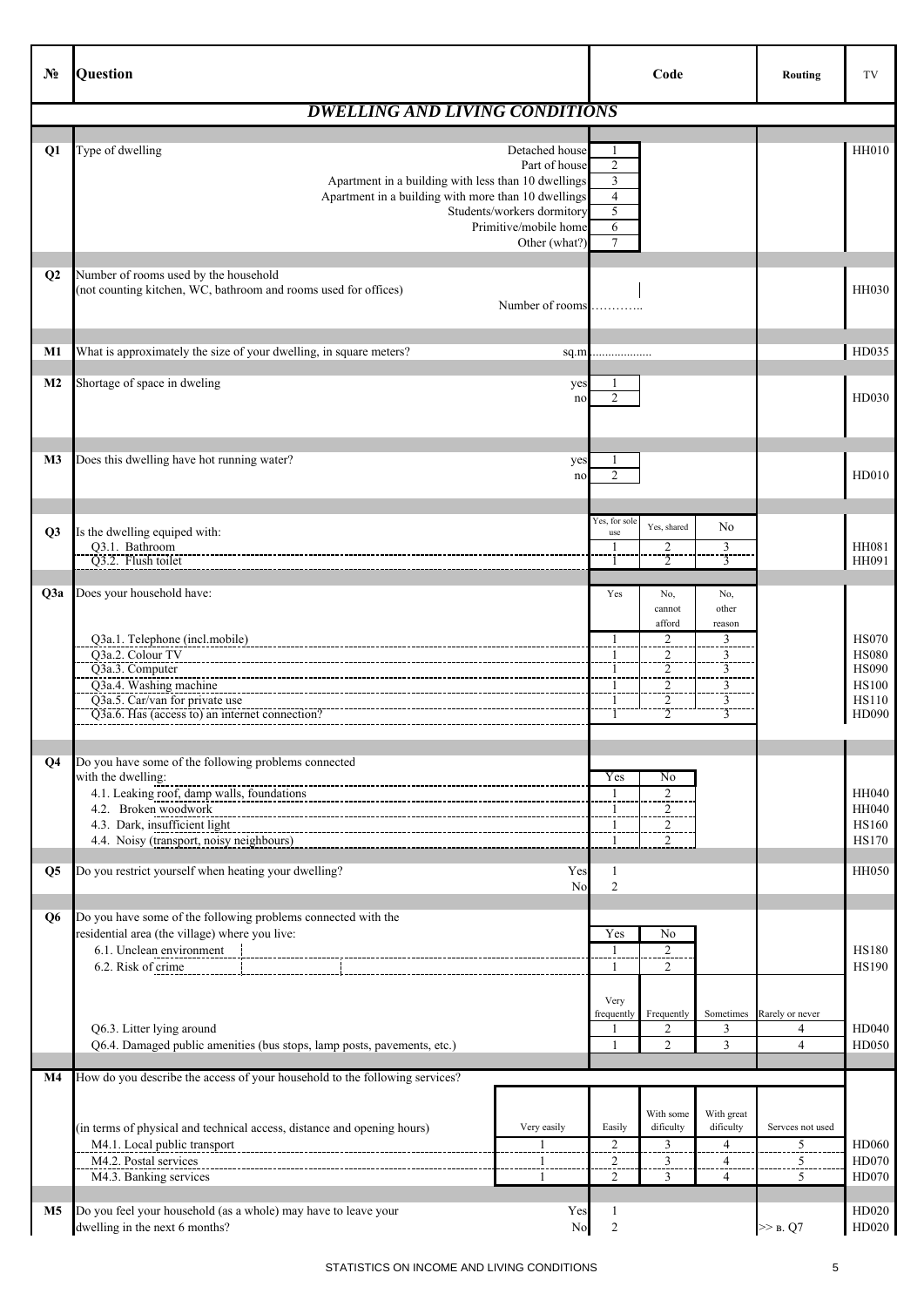| Nº.          | Question                                                                                                                                                                                                                                                                                                                                                                                                                                                                                                                           | Code                                                                                                                   | Routing                                                   | TV                                                          |
|--------------|------------------------------------------------------------------------------------------------------------------------------------------------------------------------------------------------------------------------------------------------------------------------------------------------------------------------------------------------------------------------------------------------------------------------------------------------------------------------------------------------------------------------------------|------------------------------------------------------------------------------------------------------------------------|-----------------------------------------------------------|-------------------------------------------------------------|
| M6           | What is the main reason:<br>M6.1. Household will be forced to leave because landlord did/will not prolong the contract<br>M6.2. Household will be forced to leave because it has no formal contract<br>M6.3. Household will be forced to leave because of eviction or distraint<br>M6.4. Household will be forced to leave for financial difficulties<br>M6.5. Household will leave for a family-related reason<br>M6.6. Household will leave for an employment-related reason<br>M6.7. Household will leave for some other reason | 1<br>$\overline{2}$<br>3<br>4<br>5<br>6<br>7                                                                           |                                                           | HD025<br>HD025<br>HD025<br>HD025<br>HD025<br>HD025<br>HD025 |
| $\mathbf{Q}$ | Is your household an owner or renter of the dwelling?<br>Owner<br>Renter of a private dwelling (free rent)<br>Renter of a state/municipal dwelling<br>Renter (user) without rent                                                                                                                                                                                                                                                                                                                                                   | 1<br>$\overline{2}$<br>3<br>$\overline{4}$                                                                             | $>>b$ . $O8$<br>$>>B$ . Q12<br>$>>B$ . Q12<br>$>>B$ , Q16 | <b>HH020</b>                                                |
|              | <b>OWNERS</b>                                                                                                                                                                                                                                                                                                                                                                                                                                                                                                                      |                                                                                                                        |                                                           |                                                             |
| Q8           | In which year did you buy or get (by endowment, inheritance<br>or another means) the dwelling in which you live?<br>Year                                                                                                                                                                                                                                                                                                                                                                                                           |                                                                                                                        |                                                           | HH031                                                       |
| Q9           | Do you pay a loan with which you bought the dwelling?<br>Yes<br>No                                                                                                                                                                                                                                                                                                                                                                                                                                                                 | $\mathbf{1}$<br>$\overline{2}$                                                                                         | >> <sub>B</sub> F1                                        | <b>HH070</b>                                                |
| Q10          | Initially how much was the loan?<br>Levs                                                                                                                                                                                                                                                                                                                                                                                                                                                                                           | .                                                                                                                      |                                                           | <b>HH070</b>                                                |
| F1           | Did you borrow money in order to make extensive reconstruction<br>Yes<br>of the dwelling, in which you are living?<br>No                                                                                                                                                                                                                                                                                                                                                                                                           | 1<br>$\overline{2}$                                                                                                    | $>>$ F <sub>2</sub>                                       |                                                             |
| F1a          | At present, what is the month instalment<br>on money borrowed for reconstruction of your dwelling?<br>Levs                                                                                                                                                                                                                                                                                                                                                                                                                         |                                                                                                                        |                                                           | <b>HH070</b>                                                |
| F2           | In total, how mich did your household pay in 2008 on monthly payments on loans<br>received for purchase or reconstruction of the dwelling,<br>in which you are living at present?<br>Levs<br>Interviewer: Code 0 in case the household has not borrow money for purchase or<br>reconstruction of the dwelling                                                                                                                                                                                                                      | .                                                                                                                      |                                                           | HY100                                                       |
|              | Q11 If you were a renter of this dwelling how much                                                                                                                                                                                                                                                                                                                                                                                                                                                                                 |                                                                                                                        | $>>B$ , Q18                                               | HH061                                                       |
|              | would you pay monthly as a rent?<br>Levs                                                                                                                                                                                                                                                                                                                                                                                                                                                                                           | .                                                                                                                      |                                                           |                                                             |
|              | <b>RENTERS</b>                                                                                                                                                                                                                                                                                                                                                                                                                                                                                                                     |                                                                                                                        |                                                           |                                                             |
| Q12          | Since which year are you renting this dwelling?                                                                                                                                                                                                                                                                                                                                                                                                                                                                                    | Year                                                                                                                   |                                                           | <b>HH031</b>                                                |
| Q13          | What is your monthly rent?<br>(If expenditures for heating, electricity, water, telephone and other<br>services are included, show if possible only the rent!)<br>Q13.1. Show the whole rent regardless of the fact that part of it might<br>be paid by others: from the job, by relatives or others)<br>Q13.2. If you do not know the real rent, show the net amount which<br>you are paying.<br>Levs                                                                                                                             | Levs                                                                                                                   |                                                           | <b>HH060</b>                                                |
| Q14          | Which of the expenditures shown are included in the rent?                                                                                                                                                                                                                                                                                                                                                                                                                                                                          | Yes<br>No                                                                                                              |                                                           |                                                             |
|              | Q14.1. Water<br>Q14.2. Electricity<br>Q14.3. Gas<br>Q14.4. Heating<br>Q14.5. Hot water<br>Q14.6. Telephone<br>Interviewer : Check the answers on subquestions 14.1 to 14.6.<br>If there is Yes-1 to<br>some of the subquestions $>>15$ .<br>If the answer is No-2 to all subquestions $\gg$ 18.                                                                                                                                                                                                                                    | $\overline{2}$<br>$\mathbf{1}$<br>$\overline{2}$<br>-1<br>$\overline{2}$<br>$\overline{1}$<br>2<br>$\overline{c}$<br>2 |                                                           | <b>HH060</b><br><b>HH070</b>                                |
| Q15          | What is the approximate amount of the payments                                                                                                                                                                                                                                                                                                                                                                                                                                                                                     |                                                                                                                        |                                                           | <b>HH060</b>                                                |
|              | included in the rent?<br>Monthly amount                                                                                                                                                                                                                                                                                                                                                                                                                                                                                            |                                                                                                                        | $>>B$ , Q18                                               | <b>HH070</b>                                                |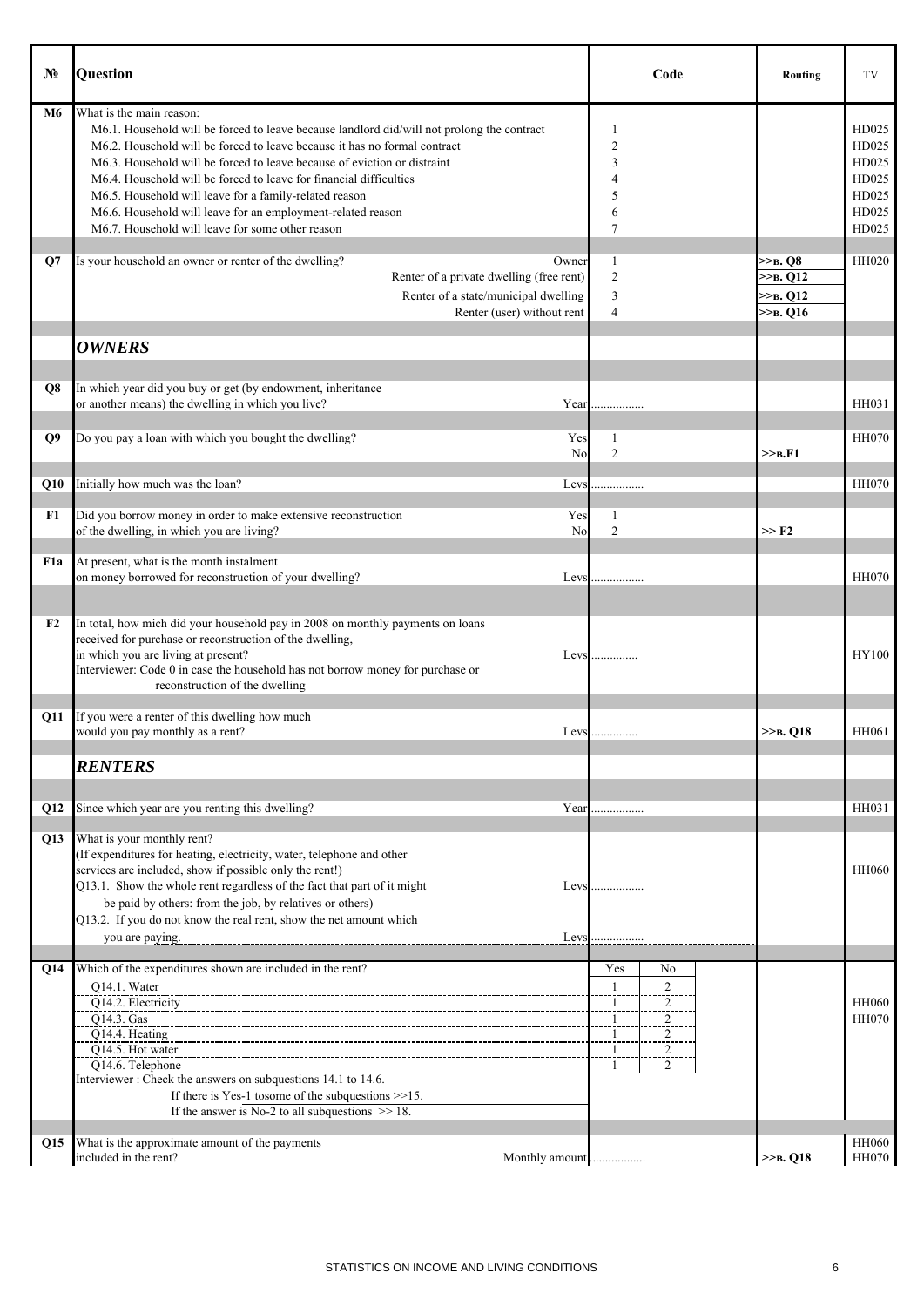| No.             | Question                                                                                                                                                                                                                                                            |                           | Code                             |                               | Routing                  | TV                                           |
|-----------------|---------------------------------------------------------------------------------------------------------------------------------------------------------------------------------------------------------------------------------------------------------------------|---------------------------|----------------------------------|-------------------------------|--------------------------|----------------------------------------------|
|                 | <b>RENTER WITHOUT RENT</b>                                                                                                                                                                                                                                          |                           |                                  |                               |                          |                                              |
| Q16             | Since which year are you living this dwelling?                                                                                                                                                                                                                      | Year                      |                                  |                               |                          | HH031                                        |
| Q17             | If you were a renter of this dwelling how much<br>would you pay monthly as a rent?<br>Levs                                                                                                                                                                          |                           |                                  |                               |                          | HH061                                        |
|                 | <b>HOUSEHOLD EXPENDITURES</b>                                                                                                                                                                                                                                       |                           |                                  |                               |                          |                                              |
|                 | <b>OWNERS AND RENTERS</b>                                                                                                                                                                                                                                           |                           |                                  |                               |                          |                                              |
| Q18             | Which of the listed below expenditures have you made<br>and what is the approximate monthly average amount of expenditures<br>made by your household during 2008 for:                                                                                               |                           |                                  |                               |                          |                                              |
|                 | (If some of these expenditures are made annually include 1/12 of them.<br>Include the expenditures only if they are not included in the rent!)                                                                                                                      | Yes                       | N <sub>0</sub>                   | monthly<br>average<br>amount  |                          |                                              |
|                 | Q18.1. Heating<br>Q18.2. Electricity (without heating)                                                                                                                                                                                                              | $\mathbf{1}$              | $\frac{2}{2}$                    | .                             |                          | <b>HH060</b><br><b>HH070</b>                 |
|                 | Q18.3. Cold water<br>Q18.4. Hot water                                                                                                                                                                                                                               | $\mathbf{1}$              | $\overline{2}$<br>$\overline{c}$ | <u>.</u>                      |                          |                                              |
|                 | Q18.5. Other expenditures (lift, cleaner, guard, others)<br>O18.6. Maintenance                                                                                                                                                                                      |                           | 2<br>$\overline{c}$              |                               |                          |                                              |
|                 |                                                                                                                                                                                                                                                                     |                           |                                  | .                             |                          |                                              |
| Q19             | Have you made and what is the amount of expenditures for?<br>Q19.1. Insurance                                                                                                                                                                                       | Yes<br>1                  | No<br>$\overline{2}$             | sum                           |                          |                                              |
|                 | Q19.2. Property tax and waste disposal                                                                                                                                                                                                                              |                           | 2                                | .                             |                          |                                              |
|                 | Q19a Having in mind all dwelling expenditures for 2008 (loan repayment,<br>expenditures for current maintenance, insurance) how do they<br>effect your household financial situation?                                                                               |                           |                                  |                               |                          | <b>HS140</b>                                 |
|                 | They burden it heavily<br>They burden it lightly<br>They don't burden it at all                                                                                                                                                                                     | 1<br>$\overline{c}$<br>3  |                                  |                               |                          |                                              |
| F3              | In the last 12 months, has the household been in arrears,<br>i.e. has been unable to pay on time due<br>to financial difficulties for:                                                                                                                              | Yes,<br>once              | Yes.<br>twice<br>or more         | N <sub>0</sub>                | Not<br>applicable        |                                              |
|                 | F3.1<br>Mortgage repayment for the main dwelling<br>F3.2<br>Rent<br>F3.3<br>Utility bills (heating, electricity, gas, water, etc.)                                                                                                                                  | $\mathbf{1}$              | $\frac{2}{2}$<br>$\overline{2}$  | $rac{3}{3}$<br>$\overline{3}$ | 4<br>$\overline{4}$<br>4 | <b>HS011</b><br><b>HS011</b><br><b>HS021</b> |
| F6              | Did you or another household member borrow money from banks or other financial<br>institutions (excluding physical bodies)<br>Yes<br>No                                                                                                                             | 1<br>$\mathfrak{2}$       |                                  |                               | $>>B$ , Q23              |                                              |
| Q22             | How do they burden your household's financial situation?<br>A heavy burden<br>Somewhat of a burden                                                                                                                                                                  | 1<br>$\overline{c}$       |                                  |                               |                          | <b>HS150</b>                                 |
| F7              | Not burden at all<br>In the last 12 months, has the household been in<br>yes, once<br>arrears on hire purchase instalments or other loan payments<br>yes, twice or more<br>shown in question F6?<br>no                                                              | 3<br>1<br>$\sqrt{2}$<br>3 |                                  |                               |                          | <b>HS031</b>                                 |
| Q23             | What is the total NET MONTHLY household INCOME at the moment?<br>(total sum of the household members income from<br>salaries/wages, pensions, social and family assistance, regular transfers from persons<br>outside the household and from other sources)<br>Levs |                           | .                                |                               |                          |                                              |
| Q <sub>24</sub> | Can you afford if you wish:<br>Q24.1. Paying for a week's annual holiday away of home<br>Q24.2. Eating meat, chicken or fish every second day (or their<br>vegetarian equivalent)                                                                                   | Yes<br>$\mathbf{1}$       | No<br>$\overline{2}$<br>2        |                               |                          | <b>HS040</b><br><b>HS050</b>                 |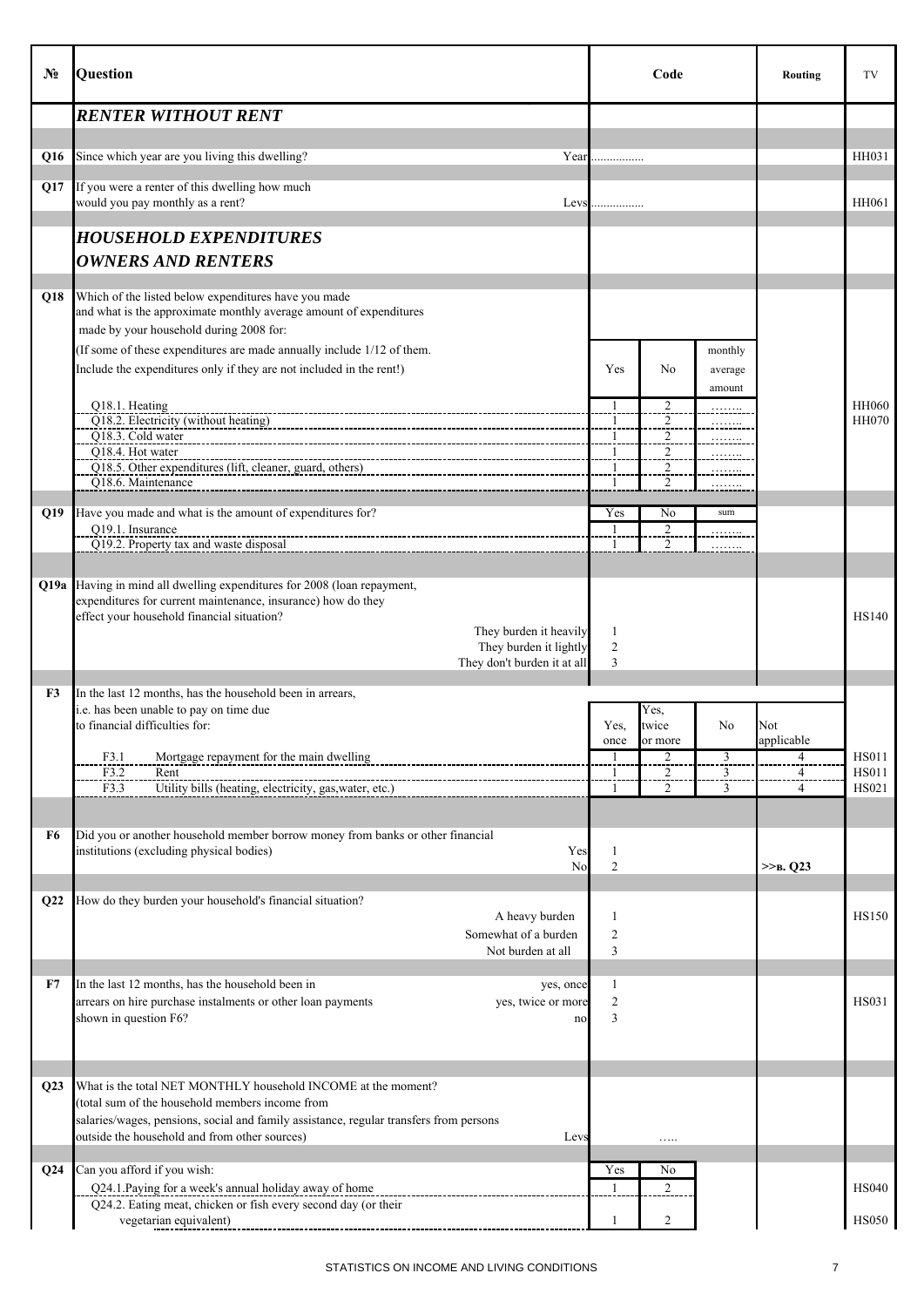| $N_2$          | Question                                                                                                                                                                                                                                                                            |                                                      | Code                                                             |                             | Routing       | TV                               |
|----------------|-------------------------------------------------------------------------------------------------------------------------------------------------------------------------------------------------------------------------------------------------------------------------------------|------------------------------------------------------|------------------------------------------------------------------|-----------------------------|---------------|----------------------------------|
| Q25            | Can your household afford an unexpected required<br>expense (amount to be filled) and pay through<br>Yes<br>its own resources?<br>No                                                                                                                                                | -1<br>$\overline{2}$                                 |                                                                  |                             |               | <b>HS060</b>                     |
| M <sub>7</sub> | Can your household afford replace worn-out furniture at the moment?                                                                                                                                                                                                                 | Yes<br>$\mathbf{1}$                                  | No,<br>cannot<br>afford<br>2                                     | No,<br>other<br>reason<br>3 |               | <b>HD080</b>                     |
| Q26            | Having in mind your household's <i>total monthly income</i> and the<br>different sources for each of its members would you say that you<br>With great difficulty<br>With difficulty<br>manage to make ends meet?<br>With some difficulty<br>Comparatively easy<br>Easy<br>Very easy | 1<br>$\overline{2}$<br>3<br>$\overline{4}$<br>5<br>6 |                                                                  |                             |               | <b>HS120</b>                     |
| Q27            | In your opinion, what is the minimal monthly income necessary for<br>your household to make both ends meet?<br>Levs                                                                                                                                                                 |                                                      |                                                                  |                             |               | <b>HS130</b>                     |
| M8             | <b>BASIC NEEDS FOR ALL HOUSEHOLD CHILDREN</b><br>Interviewer: Check whether there are children under 16 in the<br>Yes<br>household<br>N <sub>0</sub>                                                                                                                                | 1<br>$\overline{2}$                                  |                                                                  |                             | $>>B$ , $O29$ |                                  |
| M <sub>9</sub> | Can you tell me whether all the children (under 16 years old) above 1 year in your<br>household have or do the following:                                                                                                                                                           | Yes                                                  | No,<br>cannot<br>afford                                          | No,<br>other<br>reason      |               |                                  |
|                | M9.1. Have three meals a day?<br>M9.2. Have fresh fruits and vegetables once a day?<br>M9.3. Have a meal with meat, chicken or fish (or vegetarian                                                                                                                                  | 1<br>1                                               | 2<br>$\overline{c}$                                              | 3<br>3                      |               | HD130<br>HD120                   |
|                | equivalent) at least once a day<br>M9.4. Have some new (not second hand) clothes?<br>M9.5. Have two pairs of properly fitting shoes (including a pair of allweather                                                                                                                 | -1<br>1                                              | $\overline{c}$<br>$\overline{c}$<br>$\overline{2}$               | 3<br>3<br>3                 |               | HD140<br>HD100<br>HD110          |
| M10            | Can you tell me whether all the children (under 16 years old) attending school in your<br>household have the following:                                                                                                                                                             | Да                                                   | Не, по<br>финансови<br>причини                                   | Не, по<br>други<br>причини  |               |                                  |
|                | M10.1 Have a suitable place to study or do homework?<br>M10.2 Have books at home suitable for their age?<br>M10.3 Have outdoor leisure equipment (bicycle, roller skates, etc.)?<br>M10.4 Have indoor games (educational baby toys, building blocks,                                | $\mathbf{1}$<br>$\mathbf{1}$<br>1                    | $\overline{2}$<br>$\overline{c}$<br>$\overline{c}$               | 3<br>3<br>3                 |               | HD220<br>HD150<br>HD160          |
|                | board games, computer games, etc.)<br>M10.5 Have celebrations on special occasions (birthdays, name days,<br>religious events)?<br>M10.6 Invite friends round for playing and eating from time to time?<br>M10.7 Participate in school trips and school events that cost money?     | 1<br>1<br>$\mathbf{1}$<br>1                          | $\overline{2}$<br>$\overline{c}$<br>$\overline{c}$<br>$\sqrt{2}$ | 3<br>3<br>3<br>3            |               | HD170<br>HD190<br>HD200<br>HD210 |
|                | M10.8 Participate in a regular leisure activity (swimming, playing an<br>instrument, youth organisations, etc.)?<br>M10.9 Go on holiday away from home at least 1 week per year<br>M10.10 An outdoor space in the neighbourhood where they can play safely?                         | $\mathbf{1}$<br>$\mathbf{1}$<br>1                    | $\sqrt{2}$<br>$\overline{2}$<br>$\overline{c}$                   | 3<br>3<br>3                 |               | HD180<br>HD240<br>HD230          |
|                |                                                                                                                                                                                                                                                                                     |                                                      |                                                                  |                             |               |                                  |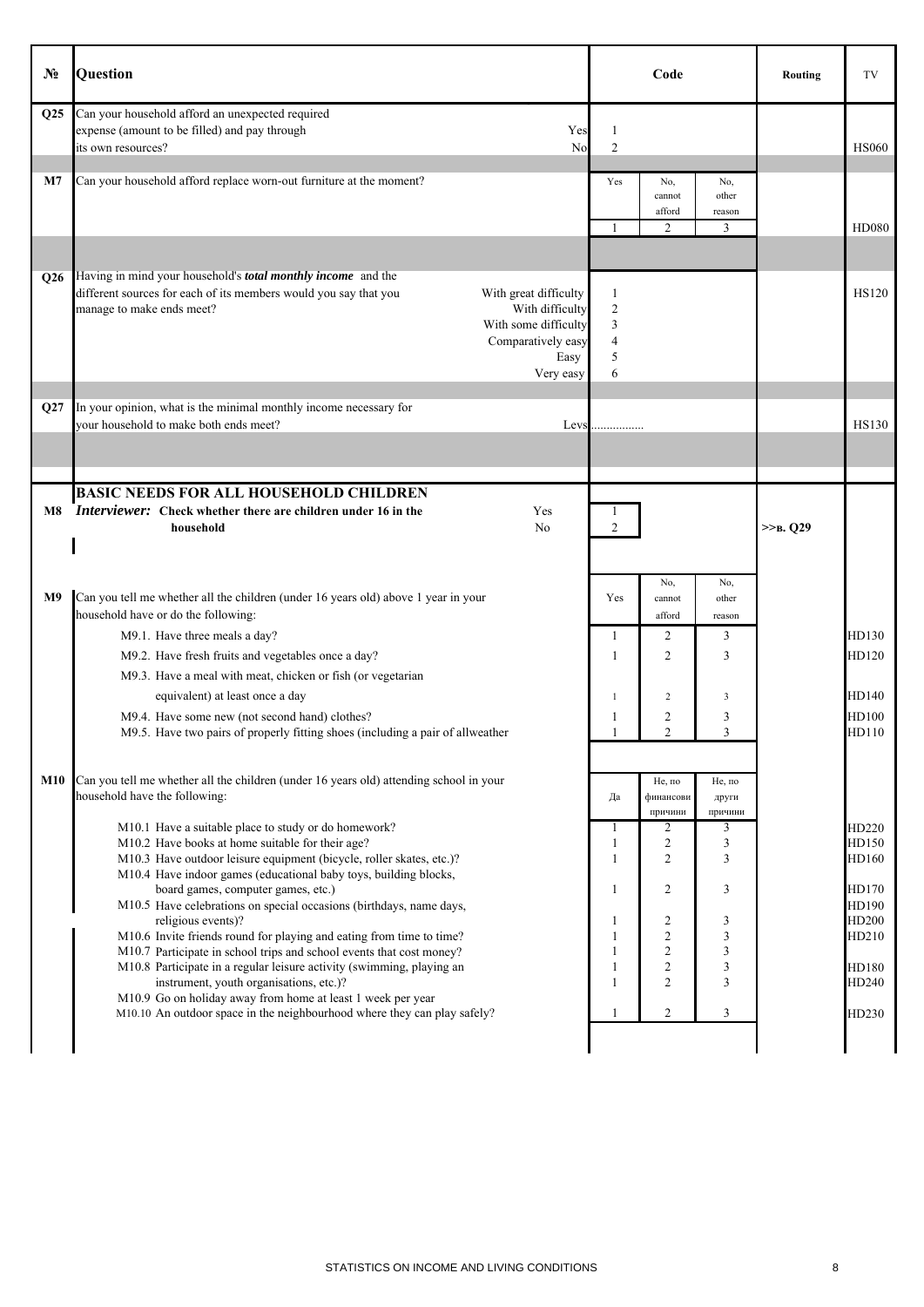| No.        | Question                                                                                                                  |                                    | Code                |           | Routing     | TV                    |
|------------|---------------------------------------------------------------------------------------------------------------------------|------------------------------------|---------------------|-----------|-------------|-----------------------|
|            | MEDICAL NEEDS FOR ALL HOUSEHOLD CHILDREN                                                                                  |                                    |                     |           |             |                       |
| <b>M11</b> | Was there any time during the past 12 months when at least one of the                                                     |                                    |                     |           |             |                       |
|            | children (under 16 years old) in your household really needed to consult a GP<br>or specialist but did not?               |                                    |                     |           |             |                       |
|            | Yes, there was at least one occasion                                                                                      | 1                                  |                     |           |             | HD250                 |
|            | No, there was no occasion                                                                                                 | 2                                  |                     |           | $>>B$ . M13 |                       |
| M12        | What is the main reason:                                                                                                  |                                    |                     |           |             |                       |
|            | Could not afford to (too expensive)                                                                                       | 1                                  |                     |           |             | HD255                 |
|            | Waiting list<br>Could not take time because of work, care of other children or of other persons                           | $\overline{2}$                     |                     |           |             |                       |
|            |                                                                                                                           | 3<br>$\overline{4}$                |                     |           |             |                       |
|            | Too far to travel/no means of transport<br>Other reasons                                                                  | 5                                  |                     |           |             |                       |
|            |                                                                                                                           |                                    |                     |           |             |                       |
| M13        | Was there any time during the past 12 months when at least one of the                                                     |                                    |                     |           |             |                       |
|            | children (under 16 years old) in your household really needed                                                             |                                    |                     |           |             |                       |
|            | to consult a dentist but did not?<br>Yes, there was at least one occasion                                                 | $\mathbf{1}$                       |                     |           |             | HD260                 |
|            | No, there was no occasion                                                                                                 | $\overline{2}$                     |                     |           | $>>B$ , Q28 |                       |
| M14        | What is the main reason:                                                                                                  |                                    |                     |           |             |                       |
|            | Could not afford to (too expensive)<br>Waiting list                                                                       | 1<br>$\overline{2}$                |                     |           |             |                       |
|            | Could not take time because of work, care of other children or of other persons                                           | 3                                  |                     |           |             | HD265                 |
|            | Too far to travel/no means of transport                                                                                   | $\overline{4}$                     |                     |           |             |                       |
|            | Other reasons                                                                                                             | 5                                  |                     |           |             |                       |
|            | <b>SOCIAL TRANSFERS AND FAMILY BENEFITS</b>                                                                               |                                    |                     |           |             |                       |
|            |                                                                                                                           |                                    |                     |           |             |                       |
| Q28        | Did any of the children under 16 have his/her own source of                                                               |                                    |                     | Number of |             |                       |
|            | income during 2008 from:                                                                                                  | Yes                                | No                  | children  | sum         |                       |
|            | Q28.1. Pension from deceased parent                                                                                       |                                    | $\mathfrak{2}$      |           |             | HY110                 |
|            | Q28.2. Disability pension                                                                                                 | $\mathbf{1}$                       | $\overline{2}$      |           |             |                       |
|            | Q28.3. Education-related allowances                                                                                       |                                    | $\overline{c}$      |           |             |                       |
|            | Q28.4. Other                                                                                                              | $\mathbf{1}$                       | $\overline{2}$      |           |             |                       |
|            |                                                                                                                           |                                    |                     |           |             |                       |
| Q29        | Have you or another member of the household received some of the<br>following social benefits during 2008 for:            | Yes No                             |                     | monthly   |             |                       |
|            |                                                                                                                           |                                    | months              | amount    |             |                       |
|            | Q29.1. Assistance payments for heating                                                                                    | $1\quad 2$                         | .                   |           |             | <b>HY060</b>          |
|            | Q29.2. Monthly assistance payments for rent                                                                               | 2<br>$\mathbf{1}$<br>2<br>-1       | .                   |           |             | <b>HY070</b><br>HY060 |
|            | Q29.3. Monthly monetary benefit for low income<br>Q29.4. Lump-sum social aid for satisfying accidentally occurred health, | $\overline{2}$                     | .                   |           |             | HY060                 |
|            | educational, communal, household and other needs                                                                          |                                    |                     |           |             |                       |
|            |                                                                                                                           |                                    |                     |           |             |                       |
| Q30        | Have you or another member of the household received some of the                                                          | Yes                                | N <sub>0</sub>      | Sum       |             |                       |
|            | following family/children related lump sum during 2008 for:                                                               |                                    |                     |           |             | HY050                 |
|            | Q30.1. Lump sum benefit for pregnancy<br>Q30.2. Lump sum benefit for childbirth                                           | $\overline{\mathbf{1}}$<br>$\,1\,$ | $\frac{2}{2}$       |           |             |                       |
|            | Q30.3. Additional lump sum for permanently disabled child                                                                 | $\mathbf{1}$                       |                     |           |             |                       |
|            | Q30.4 Pupil's benefits                                                                                                    | $\mathbf{1}$                       | $\overline{c}$      |           |             |                       |
|            |                                                                                                                           |                                    |                     |           |             |                       |
| Q31        | Have you or another member of the household received some of the                                                          | Yes                                | No                  | Sum       |             |                       |
|            | following monthly family/children benefits during 2008 for:                                                               |                                    |                     |           |             |                       |
|            | Q31.1. Monthly benefits for bringing up of a child younger than 1                                                         | $\mathbf{1}$                       | $\overline{2}$      |           |             |                       |
|            | Q31.2. Monthly benefit for bringing up child with permanent disabilities                                                  | 1<br>                              | $\overline{2}$<br>. |           |             | <b>HY050</b>          |
|            | Q31.3. Monthly child benefits till 18 years of age                                                                        | $\mathbf{1}$                       | $\overline{c}$<br>  |           |             |                       |
|            | Q31.4. Monthly child benefits till 20 years of age with permanent disabilities                                            | 1                                  | $\overline{2}$      |           |             |                       |
|            |                                                                                                                           |                                    |                     |           |             |                       |
| Q32        | Have you received some of the follfwing social benefits for bringing up                                                   |                                    |                     |           |             |                       |
|            | child accommodated in foster families and at relatives during 2008:                                                       |                                    | number of           |           |             |                       |
|            |                                                                                                                           | Yes No                             | months              | sum       |             |                       |
|            | Q32.1 Lump sum                                                                                                            | $\frac{1}{1}$ $\frac{2}{2}$        |                     |           |             | <b>HY050</b>          |
|            | Q32.2 Monthly benefit for children, accommodated at relatives                                                             |                                    |                     |           |             |                       |
|            |                                                                                                                           |                                    |                     |           |             |                       |
| Q33        | Have you received target benefits for free travelling by railway or bus transport                                         |                                    |                     |           |             |                       |
|            | like some of the following beneficiaries during 2008::                                                                    | Yes                                | No                  | Sum       |             |                       |
|            | Q33.1 Mother of many children                                                                                             | $\mathbf{1}$                       | $\overline{c}$      |           |             |                       |
|            | Q33.2 Disabled people with over 70% reduced capacity                                                                      | $\overline{\mathbf{1}}$            | $\overline{2}$      |           |             | HY060                 |
|            | Q33.3 Children in age less 16 with chronical diseases.                                                                    | $\perp$                            | $\overline{a}$      |           |             |                       |
|            | Q33.4 Invalids of war                                                                                                     | -1                                 | 2                   |           |             |                       |
|            |                                                                                                                           |                                    |                     |           |             |                       |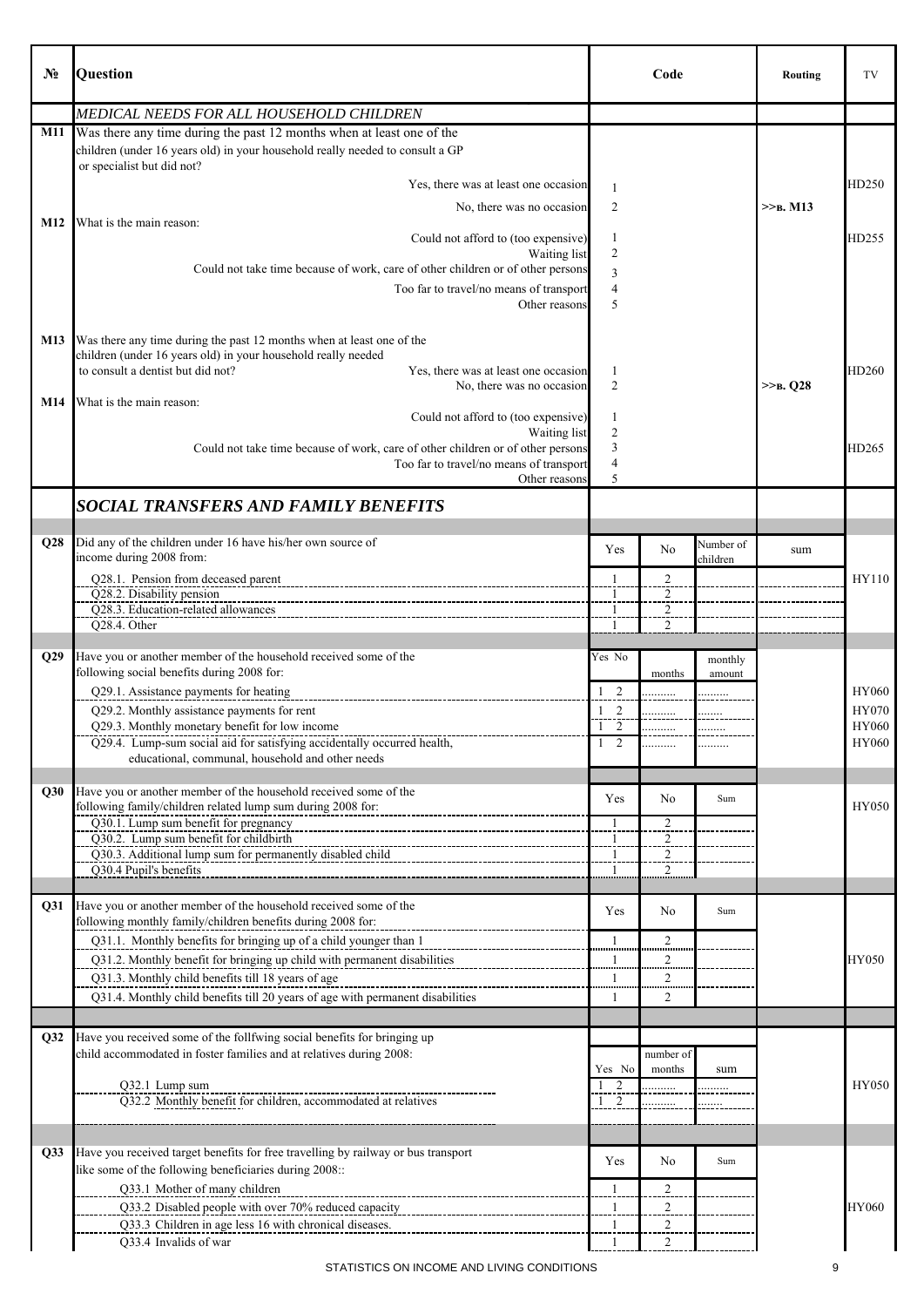| $N_2$           | Question                                                                                                                    |                      | Code                             |     | Routing     | TV           |
|-----------------|-----------------------------------------------------------------------------------------------------------------------------|----------------------|----------------------------------|-----|-------------|--------------|
| Q34             | Have you received some of the following target benefits                                                                     | Yes                  | No                               | Sum |             |              |
|                 | for people with disability during 2008:<br>Q34.1 Targeted benefit for purchasing and repairing of the means,                |                      |                                  |     |             |              |
|                 | devices and equipments                                                                                                      |                      |                                  |     |             | PY130        |
|                 | Q34.2 Targeted benefit for purchasing and/or adjusting of a personal vehicle.                                               |                      |                                  |     |             |              |
|                 | Q34.3 Targeted benefit for house reconstruction.                                                                            |                      |                                  |     |             |              |
|                 | Q34.4 Other target benefits                                                                                                 |                      |                                  |     |             |              |
|                 | <b>TRANSFERS BETWEEN HOUSEHOLDS</b>                                                                                         |                      |                                  |     |             |              |
|                 |                                                                                                                             |                      |                                  |     |             |              |
| Q <sub>35</sub> | Have you or another member of your household given<br>gratuitous assistance (in money and in kind) to a persons outside     |                      |                                  |     |             |              |
|                 | your household during 2008?<br>Yes                                                                                          | 1                    |                                  |     |             | HY130        |
|                 | (Do not include small birthday, Christmas, and other presents)<br>No                                                        | $\overline{2}$       |                                  |     | $>>B$ , Q37 |              |
|                 |                                                                                                                             |                      |                                  |     |             |              |
| Q36             | What is the total amount of the assistance given by your household?                                                         |                      |                                  |     |             | HY130        |
|                 | Q36.1. In cash<br>levs                                                                                                      |                      |                                  |     |             |              |
|                 | <b>O36.2.</b> In kind<br>levs                                                                                               |                      |                                  |     |             |              |
|                 | Q36.3. Alimoies paid<br>levs                                                                                                | .                    |                                  |     |             | HY131        |
| Q37             | Have you or another member of your household received                                                                       |                      |                                  |     |             |              |
|                 | gratuitous assistance (in money and in kind) from persons outside                                                           |                      |                                  |     |             |              |
|                 | your household during 2008?<br>Yes                                                                                          | 1                    |                                  |     |             |              |
|                 | (Do not include small birthday, Christmas, and other presents)<br>No                                                        | $\overline{c}$       |                                  |     | $>>B$ , Q39 | <b>HY080</b> |
|                 |                                                                                                                             |                      |                                  |     |             |              |
| Q38             | What is the total amount of the assistance received by your household?                                                      |                      |                                  |     |             | <b>HY080</b> |
|                 | Q38.1. In cash<br>levs                                                                                                      |                      |                                  |     |             |              |
|                 | Q38.2. In kind<br>levs                                                                                                      |                      |                                  |     |             |              |
|                 | Q38.3. Alimoies paid<br>levs                                                                                                |                      |                                  |     |             | HY081        |
| Q39             | Have you or another member of your household received                                                                       |                      |                                  |     |             |              |
|                 | gratuitous assistance (in money and in kind) from abroad                                                                    |                      |                                  |     |             |              |
|                 | during 2008?<br>Yes                                                                                                         | -1<br>$\overline{2}$ |                                  |     |             | <b>HY080</b> |
|                 | No                                                                                                                          |                      |                                  |     | $>>B$ , Q41 |              |
| Q40             | What is the total amount of the assistance received by your household?                                                      |                      |                                  |     |             | HY080        |
|                 | levs                                                                                                                        |                      |                                  |     |             |              |
|                 |                                                                                                                             |                      |                                  |     |             |              |
|                 | AGRICULTURAL ACTIVITY                                                                                                       |                      |                                  |     |             |              |
| Q41             | Did you or your household cultivate own                                                                                     |                      |                                  |     |             |              |
|                 | or rented land?<br>Yes                                                                                                      | 1                    |                                  |     |             |              |
|                 | No                                                                                                                          | $\overline{2}$       |                                  |     | $\gg$ B.Q50 |              |
| Q <sub>42</sub> | How many decars did you cultivate?<br>decars                                                                                |                      |                                  |     |             |              |
|                 |                                                                                                                             |                      |                                  |     |             |              |
| Q <sub>43</sub> | Did your household grow agricultural crops during 2008?                                                                     | Yes                  | No                               |     |             |              |
|                 | Q43.1. Sereals                                                                                                              | $\mathbf{1}$         | $\overline{2}$                   |     |             |              |
|                 | Q43.2. Vegetables<br>Q43.3. Fruits                                                                                          | $\mathbf{1}$         | $\overline{2}$                   |     |             |              |
|                 | Q43.4.Tobacco                                                                                                               | $\overline{1}$<br>1  | $\overline{2}$<br>2              |     |             |              |
|                 | Q43.5. Sunflower                                                                                                            | 1                    | $\overline{c}$                   |     |             |              |
|                 | Q43.6. Fodder<br>Q43.7. Greenhouse                                                                                          | $\frac{1}{1}$        | $\overline{c}$<br>$\overline{c}$ |     |             |              |
|                 | Q43.8. Other                                                                                                                | $\mathbf{1}$         | $\overline{2}$                   |     |             |              |
|                 |                                                                                                                             |                      |                                  |     |             |              |
| Q44             | To what amount approximately would you estimate the agricultural<br>production of your household for 2008?<br>levs          |                      |                                  |     |             |              |
|                 |                                                                                                                             |                      |                                  |     |             |              |
| Q <sub>45</sub> | To what amount approximately would you estimate the agricultural<br>production consumed by your household for 2008?<br>levs |                      |                                  |     |             | PY070        |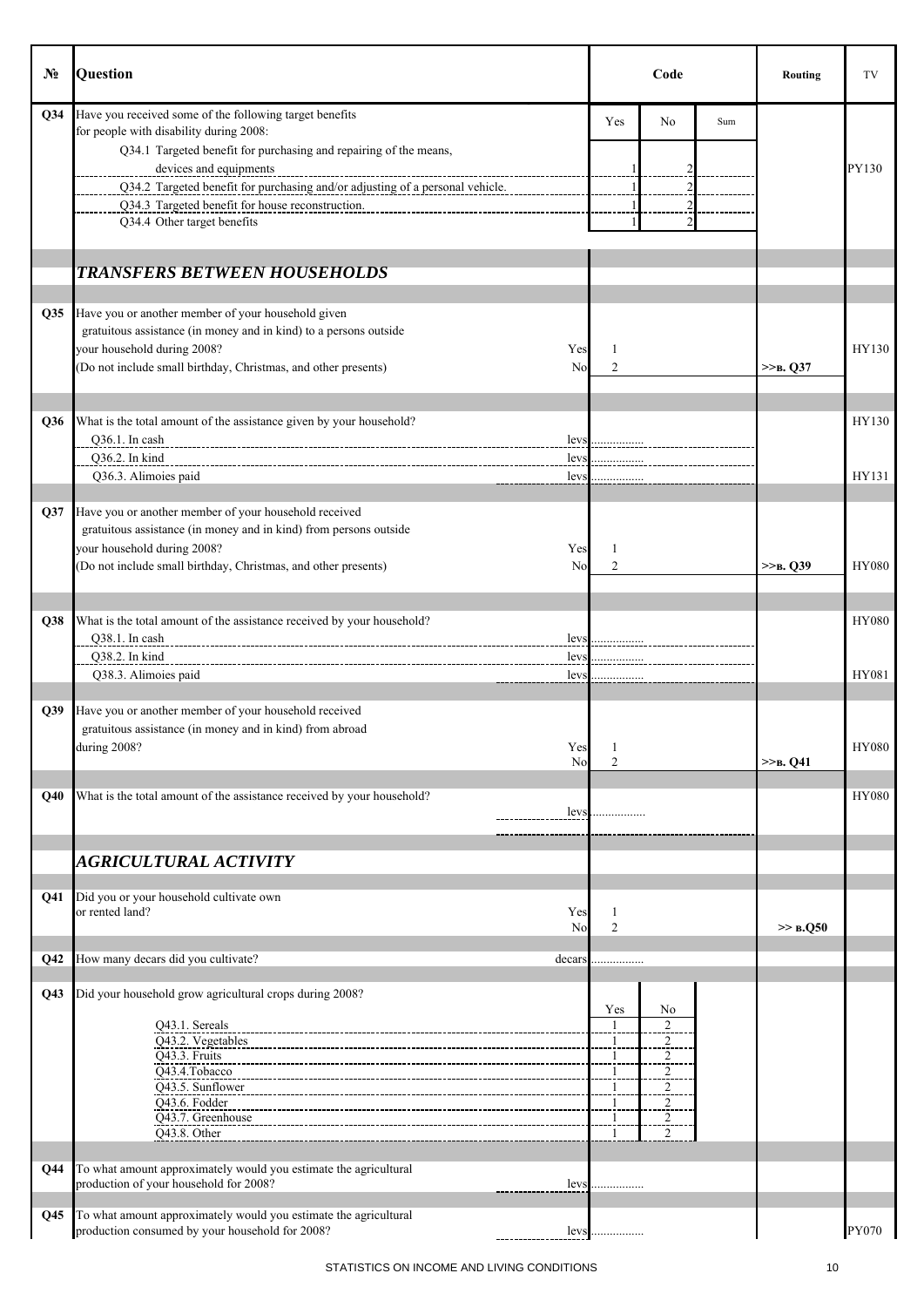| Nº. | Question                                                                                                                                                                                                                  | Code                                                                                                                                             | Routing              | TV           |
|-----|---------------------------------------------------------------------------------------------------------------------------------------------------------------------------------------------------------------------------|--------------------------------------------------------------------------------------------------------------------------------------------------|----------------------|--------------|
| Q46 | Did you sell agricultural production during 2008?<br>Yes<br>No                                                                                                                                                            | $\mathbf{1}$<br>2                                                                                                                                | >> <sub>B</sub> .Q48 |              |
| Q47 | What amount did you get from sales of agricultural<br>production during 2008?<br>levs                                                                                                                                     |                                                                                                                                                  |                      | PY050        |
| Q48 | Have you or another member of your household given<br>Yes<br>part of agricultural production?<br>No                                                                                                                       | 1<br>2                                                                                                                                           | $>>B$ , Q50          |              |
| Q49 | To what amount approximately would you estimate<br>the given agricultural production?<br>levs                                                                                                                             |                                                                                                                                                  |                      | HY130        |
| Q50 | Did your household rent or let to a cooperative the land it owned<br>during 2008?<br>Yes<br>No                                                                                                                            | 1<br>$\mathfrak{2}$                                                                                                                              | $>>B$ , Q53          |              |
| Q51 | How many decars?<br>decars                                                                                                                                                                                                |                                                                                                                                                  |                      |              |
| Q52 | What amount did your household get from renting or letting<br>its land?<br>(if you were paid in kind show an approximate value in levs)<br>levs                                                                           | .                                                                                                                                                |                      | <b>HY040</b> |
| Q53 | Did your household breed stock, poultry or bees in 2008?<br>Yes<br>No                                                                                                                                                     | 1<br>2                                                                                                                                           | >> B. Q63            |              |
| Q54 | Did you sell part of the bred stock?<br>Yes<br>No                                                                                                                                                                         | 1<br>2                                                                                                                                           | $>>B$ , Q56          |              |
| Q55 | What amount did you get from the sale ?<br>levs                                                                                                                                                                           |                                                                                                                                                  |                      | PY050        |
| Q56 | To what amount approximately would you estimate the stock-breeding<br>production of your household for 2008?<br>Q56.1. Eggs<br>Q56.2. Milk<br>Q56.3. Cheese<br>Q56.4. Meat<br>Q56.5. Wool<br>Q56.6. Honey<br>Q56.7. Other | Yes<br>No<br>Levs<br>$\overline{\mathbf{c}}$<br>$\mathbf{1}$<br>2<br>$\overline{c}$<br>1<br>2<br>1<br>2<br>1<br><br>$\mathbf{1}$<br><sup>1</sup> |                      |              |
| Q57 | If you can not estimate separately<br>would you indicate what is the total amount<br>approximately?<br>levs                                                                                                               |                                                                                                                                                  |                      |              |
| Q58 | To what amount approximately would you estimate the stock-breeding<br>production consumed by your household for 2008?<br>levs                                                                                             |                                                                                                                                                  |                      | PY070        |
| Q59 | Did you sell production from stock-breeding during 2008?<br>Yes<br>No                                                                                                                                                     | 1<br>$\mathfrak{2}$                                                                                                                              | $>>B$ . Q61          |              |
| Q60 | What amount did your household got from the stock-breeding<br>production sold during 2008?<br>levs                                                                                                                        |                                                                                                                                                  |                      | PY050        |
| Q61 | Did you give to persons outside your household<br>Yes<br>a part of stock-breeding production?<br>No                                                                                                                       | 1<br>$\mathbf{2}$                                                                                                                                | $>>B$ . Q63          |              |
| Q62 | To what amount approximately would you estimate the stock-breeding<br>production given to other persons?<br>levs                                                                                                          |                                                                                                                                                  |                      |              |
| Q63 | If your household made any expenditures for agricultural<br>activity for 2008, would you show their approximate amount?<br>levs                                                                                           |                                                                                                                                                  |                      | HY130        |
| Q64 | Do you or another member of your household have legal records like:<br>Q64.1 Former<br>Q64.2 Tobacco-grower                                                                                                               | Yes<br>No                                                                                                                                        |                      |              |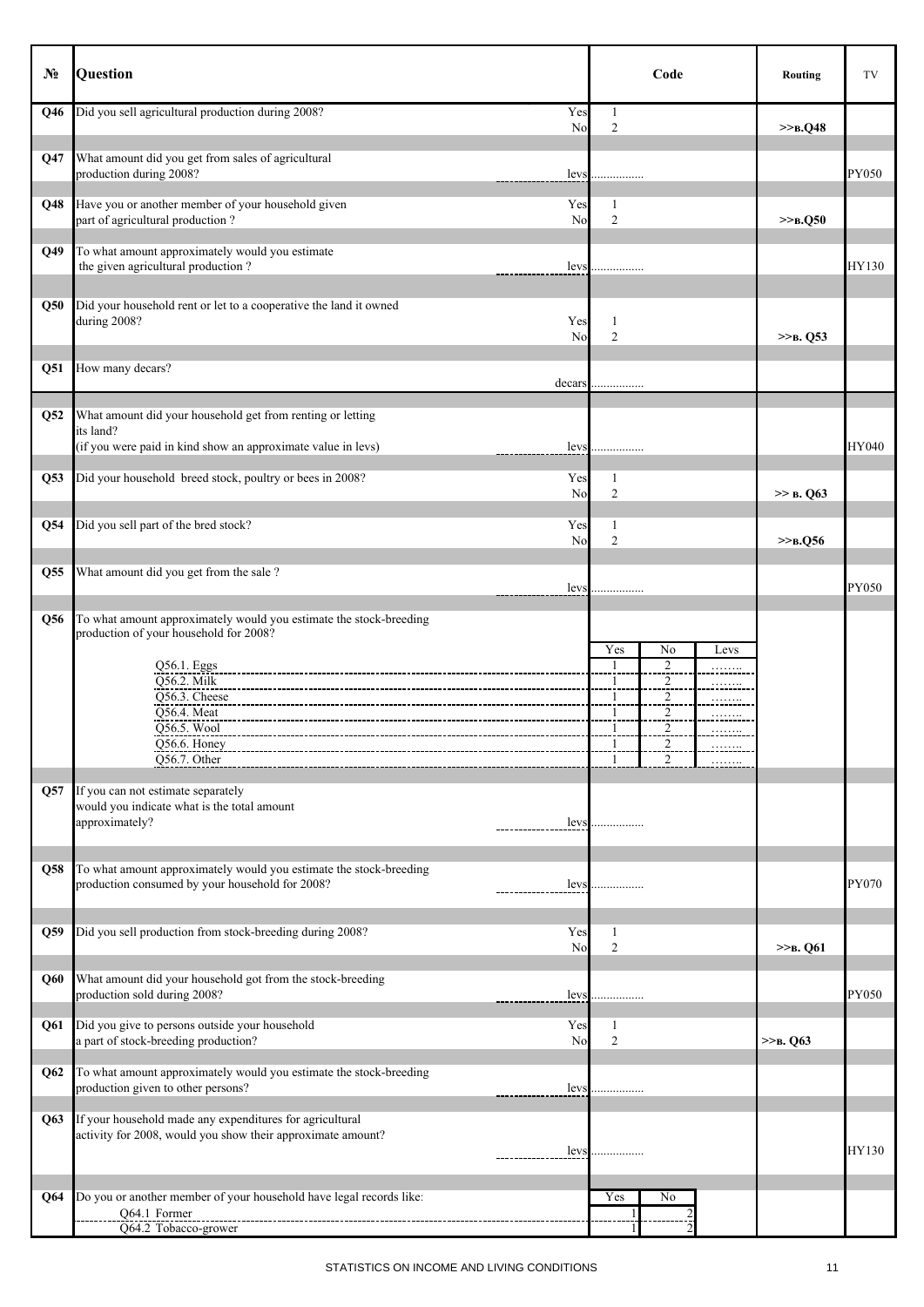# **NATIONAL STATISTICAL INSTITUTE**

# **STATISTICS ON INCOME AND LIVING CONDITIONS**

## **INDIVIDUAL QUESTIONNAIR**

# **ЕU - SILC PROJECT**

| Region                                   | PQ1             | Is the Individual Questionnaire filled in? (RB250)                 |              |  |  |  |  |
|------------------------------------------|-----------------|--------------------------------------------------------------------|--------------|--|--|--|--|
| Town, village                            |                 |                                                                    |              |  |  |  |  |
| No of cluster in the region              |                 | 11 Yes                                                             | $>>$ $B.PQ2$ |  |  |  |  |
| No of household in the cluster           |                 | 21 No, the person is unable to present information                 |              |  |  |  |  |
|                                          |                 | 22 Lost questionnaire, left for filling in                         |              |  |  |  |  |
| No of household in the national sample   |                 | 23 No, the person rejects to present information                   |              |  |  |  |  |
|                                          |                 | 31 No, the person is temporarily absent and nobody                 |              |  |  |  |  |
| Rotation group                           |                 | else can present information for him/her                           |              |  |  |  |  |
|                                          |                 | 32 No, because of other reason for lack of contact with the person |              |  |  |  |  |
| Personal No of the person                |                 | 33 No, the interview was not carried out for other reason          |              |  |  |  |  |
| (From question RB030 of HH Questionnaire |                 |                                                                    |              |  |  |  |  |
|                                          | PQ <sub>2</sub> | How did you get the information from the person (RB260)            |              |  |  |  |  |
|                                          |                 | <b>1</b> By direct interview with the person                       | >> PQ4       |  |  |  |  |
|                                          |                 | 2 From another member of the household                             | >> PQ3       |  |  |  |  |
|                                          | PQ3             | No of the person who present the information (RB270)               |              |  |  |  |  |
| Dates of interview:                      |                 |                                                                    |              |  |  |  |  |
| first<br>2009<br>2009<br>second          | PQ4             |                                                                    | (in minutes) |  |  |  |  |

| Supervisor:  |            |
|--------------|------------|
| Interviewer: | signature: |
|              | signature: |

**APRIL - JUNE 2009**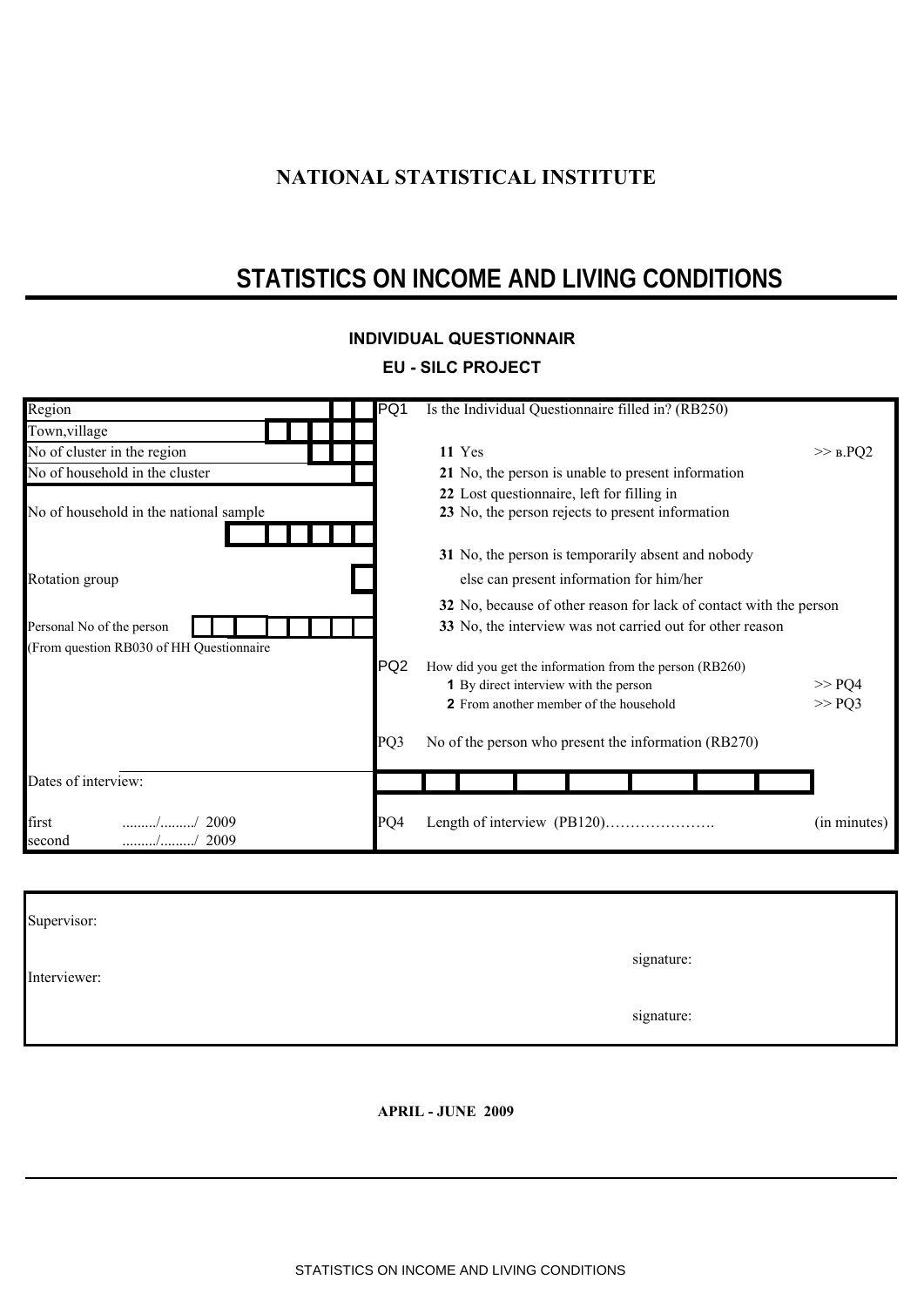| N <sub>0</sub> | <b>Questions</b>                                                                                                                                                                                                                                                |                                                                                                                                                                                                                                                                                        | <b>Answers</b>                                                            | Code                                                        | Go to<br>quest<br>N <sub>2</sub> | Core<br>variable |
|----------------|-----------------------------------------------------------------------------------------------------------------------------------------------------------------------------------------------------------------------------------------------------------------|----------------------------------------------------------------------------------------------------------------------------------------------------------------------------------------------------------------------------------------------------------------------------------------|---------------------------------------------------------------------------|-------------------------------------------------------------|----------------------------------|------------------|
|                | Interviewer! Please, specify wthether the person is aged 16 and over<br>$RB245 = 1$                                                                                                                                                                             | <b>SEX</b><br>AGE                                                                                                                                                                                                                                                                      | male<br>female                                                            | 1<br>$\mathbf{2}$<br>.                                      |                                  |                  |
|                | PART 1.<br><b>ACTIVE LIFE</b>                                                                                                                                                                                                                                   |                                                                                                                                                                                                                                                                                        |                                                                           |                                                             |                                  |                  |
|                |                                                                                                                                                                                                                                                                 |                                                                                                                                                                                                                                                                                        |                                                                           |                                                             |                                  |                  |
| P <sub>1</sub> | Have you ever had a job?                                                                                                                                                                                                                                        |                                                                                                                                                                                                                                                                                        | Yes<br>No                                                                 | 1<br>$\sqrt{2}$                                             | >> в. Р4                         | PL015            |
| P <sub>2</sub> | At what age did you start your first job?                                                                                                                                                                                                                       |                                                                                                                                                                                                                                                                                        | Age                                                                       | .                                                           |                                  | PL190            |
| P <sub>3</sub> | How many years did you work in total?                                                                                                                                                                                                                           |                                                                                                                                                                                                                                                                                        | Years                                                                     | .                                                           |                                  | <b>PL200</b>     |
| P4             | Have you changed your activity status during the last 12 months?                                                                                                                                                                                                |                                                                                                                                                                                                                                                                                        | Yes                                                                       | $\mathbf{1}$                                                |                                  |                  |
|                |                                                                                                                                                                                                                                                                 |                                                                                                                                                                                                                                                                                        | N <sub>o</sub>                                                            | $\sqrt{2}$                                                  | $>>$ B. P6                       |                  |
| P <sub>5</sub> | What is the most recent change?                                                                                                                                                                                                                                 | employed >> unemployed<br>employed >> other inactive<br>unemployed >> employed                                                                                                                                                                                                         | employed >> retired<br>unemployed >> retired                              | $\mathbf{1}$<br>$\sqrt{2}$<br>3<br>$\overline{4}$<br>5      |                                  | PL180            |
|                |                                                                                                                                                                                                                                                                 | unemployed >> other inactive<br>retired >> other inactive<br>other inactive >> employed<br>other inactive >> unemployed                                                                                                                                                                | retired >> employed<br>retired >> unemployed<br>other inactive >> retired | 6<br>$\tau$<br>$\,$ 8 $\,$<br>9<br>10<br>11<br>12           |                                  |                  |
|                |                                                                                                                                                                                                                                                                 |                                                                                                                                                                                                                                                                                        |                                                                           |                                                             |                                  |                  |
|                | PART 2. ECONOMIC ACTIVITY, EMPLOYMENT AND UNEMPLOYMENT                                                                                                                                                                                                          |                                                                                                                                                                                                                                                                                        |                                                                           |                                                             |                                  |                  |
|                |                                                                                                                                                                                                                                                                 |                                                                                                                                                                                                                                                                                        |                                                                           |                                                             |                                  |                  |
| <b>P6</b>      | Considering your everyday activities,<br>do you consider yourself mainly as ?                                                                                                                                                                                   | Employee working full-time<br>Employee working part-time<br>Self-employed working full-time<br>Self-employed working part-time<br>Unemployed<br>Student, pupil<br>Retired or given up business<br>Incapable to work due to disability<br>Doing domestic tasks<br>Other inactive person |                                                                           | $\mathbf{1}$<br>2<br>3<br>4<br>5<br>6<br>7<br>8<br>10<br>11 |                                  | PL031            |
| P7             | During the last week, did you do any paid work (in cash or in kind)                                                                                                                                                                                             |                                                                                                                                                                                                                                                                                        | Yes                                                                       | 1                                                           | >> B. P22                        | PL035            |
|                | for at least one hour?                                                                                                                                                                                                                                          |                                                                                                                                                                                                                                                                                        | No                                                                        | $\boldsymbol{2}$                                            |                                  |                  |
| P8             | Although you did not work in a paid job during the<br>last week, do you have a paid job (or business) from which<br>you was temporarily absent (due to illness, leave, maternity leave,<br>bad weather and other) and to which you will return after some time? |                                                                                                                                                                                                                                                                                        | Yes<br>No                                                                 | $\mathbf{1}$<br>$\sqrt{2}$                                  | $>>B$ , P22                      |                  |
| P <sub>9</sub> | Did you do anything to find a job during the last 4 weeks?                                                                                                                                                                                                      |                                                                                                                                                                                                                                                                                        | Yes<br>No                                                                 | $\mathbf{1}$<br>$\overline{\mathbf{c}}$                     | >> B. P11                        | <b>PL020</b>     |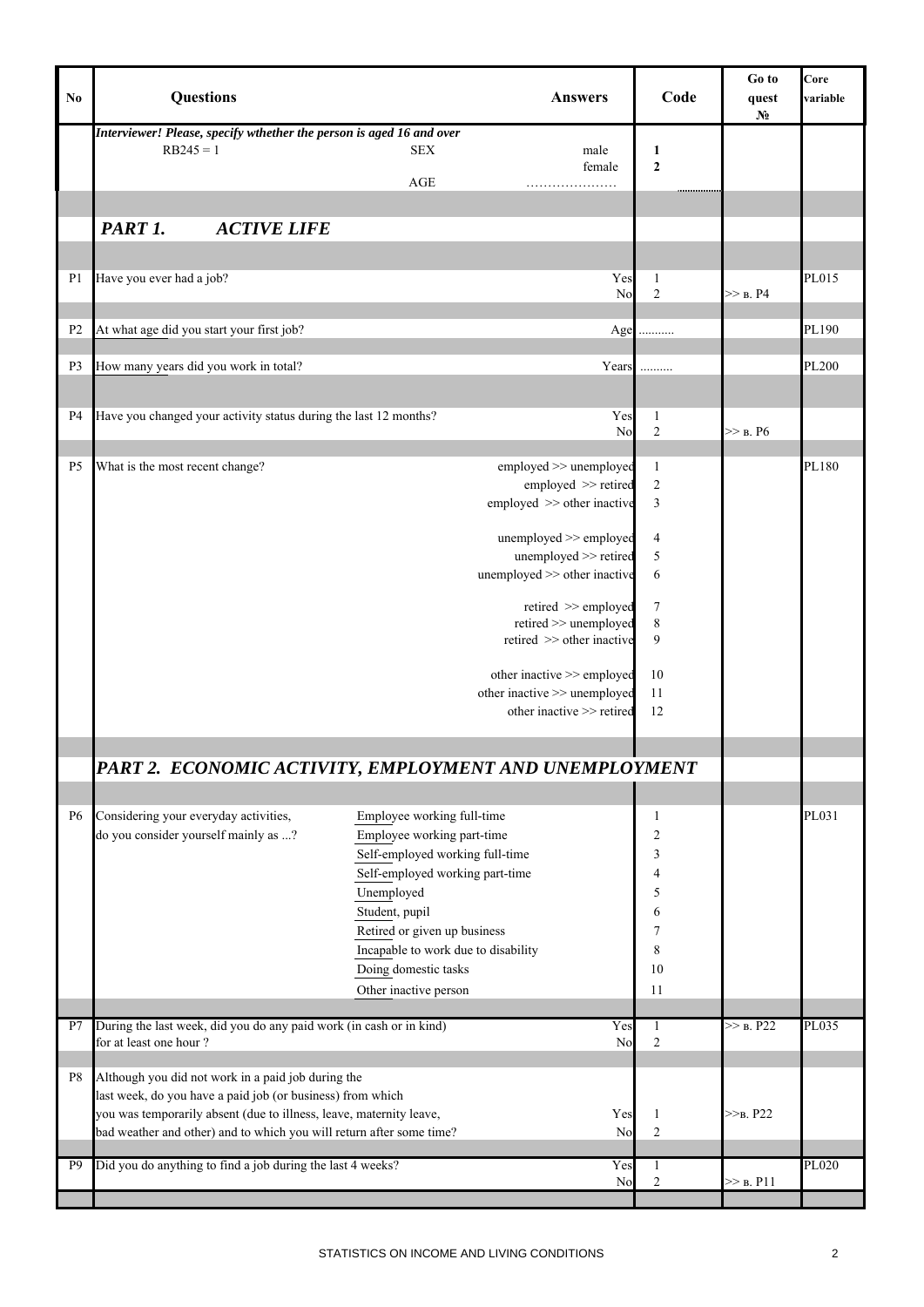| No              | <b>Questions</b>                                        |                                                                                               | <b>Answers</b>                                | Code                                      | Go to<br>quest<br>N <sub>0</sub> | Core<br>variable |
|-----------------|---------------------------------------------------------|-----------------------------------------------------------------------------------------------|-----------------------------------------------|-------------------------------------------|----------------------------------|------------------|
| P10             |                                                         | Which of the listed below methods did you use in order to find a job during the last 4 weeks? |                                               |                                           |                                  |                  |
|                 | Answer 'Yes' or 'No' for each alternative.              |                                                                                               |                                               |                                           |                                  |                  |
|                 |                                                         | It is possible to tick more than one "Yes" box                                                |                                               | Yes<br>No                                 |                                  | PL020            |
|                 | P10.1                                                   | Contacted a public employment agency                                                          |                                               | $\overline{1}$<br>$\overline{2}$          |                                  |                  |
|                 | P <sub>10.2</sub>                                       |                                                                                               |                                               | $\mathbf{1}$<br>2                         |                                  |                  |
|                 | P <sub>10.3</sub>                                       | Applied directly to employers<br>---------------------------------                            |                                               | $\mathbf{1}$<br>2                         |                                  |                  |
|                 | P <sub>10.4</sub>                                       | Asked friends, relatives, unions, etc.                                                        |                                               | $\mathbf{1}$<br>$\overline{2}$            |                                  |                  |
|                 | P <sub>10.5</sub>                                       | Inserted or answered advertisements in newspapers, journals or Internet                       |                                               | $\mathbf{1}$<br>$\overline{c}$            |                                  |                  |
|                 | P <sub>10.6</sub>                                       | Took interview, test or examination                                                           |                                               | $\overline{1}$<br>$\overline{2}$          |                                  |                  |
|                 | P <sub>10.7</sub>                                       | Took steps to start own business in agriculture                                               |                                               | $\overline{2}$                            |                                  |                  |
|                 | P10.8                                                   | Took steps to start own business different from agriculture                                   |                                               | $\mathbf{1}$<br>2                         |                                  |                  |
|                 | P <sub>10.9</sub>                                       | Waiting for results from employers outside of the                                             |                                               |                                           |                                  |                  |
|                 |                                                         | private sector where you have been a candidate                                                |                                               | $\overline{c}$<br>$\frac{1}{2}$           |                                  |                  |
|                 |                                                         | P <sub>10.10</sub> Other                                                                      |                                               | 1<br>$\overline{2}$                       |                                  |                  |
|                 |                                                         |                                                                                               |                                               |                                           |                                  |                  |
|                 | Interviewer:                                            | Please, check the answers to the subquestion of question 10!                                  |                                               |                                           |                                  |                  |
|                 |                                                         | In case the answers to all subquestion are "No"                                               |                                               |                                           | $\gg$ B. P11                     |                  |
|                 |                                                         | In case there is at least one "Yes"                                                           |                                               |                                           | >> B. P12                        |                  |
| <b>P11</b>      |                                                         | Which of the following reasons best describe why you are not                                  |                                               |                                           |                                  | PL010            |
|                 | seeking work?                                           | Already found a job and will start in less than 3 months                                      |                                               | 1                                         |                                  |                  |
|                 |                                                         | Already found a job and will start in more than 3 months                                      |                                               | $\overline{2}$                            |                                  |                  |
|                 |                                                         |                                                                                               | Expecting to start the job after forced leave | 3                                         |                                  |                  |
|                 |                                                         | Expecting proposal for a job from a public employment agency                                  |                                               | $\overline{4}$                            |                                  |                  |
|                 |                                                         | Expecting results from employers of the public sector                                         |                                               | 5                                         |                                  |                  |
|                 |                                                         |                                                                                               | Expecting the active season to start          | 6                                         |                                  |                  |
|                 |                                                         |                                                                                               | Illness/disability                            | 7                                         | $>>$ B. P13                      |                  |
|                 |                                                         |                                                                                               | Family obligations                            | 8                                         | $>>$ B. P13                      |                  |
|                 |                                                         |                                                                                               | Student (incl. qualification courses)         | 9                                         | $>>$ B. P13                      |                  |
|                 |                                                         |                                                                                               | Pensioner                                     | 10                                        | >> B. P13                        |                  |
|                 |                                                         |                                                                                               | Does not believe that will find a job         | 11                                        | $>>$ B. P13                      |                  |
|                 |                                                         |                                                                                               | Expecting proposal for a job from abroad      | 12                                        | >> B. P13                        |                  |
|                 |                                                         |                                                                                               | Other reasons                                 | 13                                        | >> B. P13                        |                  |
|                 |                                                         |                                                                                               |                                               |                                           |                                  |                  |
|                 |                                                         | P12 In case you found a job now, would you be able to start work immediately,                 |                                               |                                           |                                  | PL025            |
|                 | within 2 weeks?                                         |                                                                                               | Yes                                           | $\mathbf{1}$                              |                                  |                  |
|                 |                                                         |                                                                                               | No                                            | $\overline{2}$                            |                                  |                  |
|                 |                                                         | 2.1. DATA ON THE LAST JOB OF PERSONS,<br>WHO DO NOT WORK AT THE MOMENT                        |                                               |                                           |                                  |                  |
|                 |                                                         |                                                                                               |                                               |                                           |                                  |                  |
|                 | P13 In what year did you last work?                     | In case the persons have never work $>> P42$                                                  | Month                                         | Year $\dots$                              |                                  |                  |
|                 |                                                         |                                                                                               |                                               |                                           |                                  |                  |
|                 |                                                         |                                                                                               |                                               |                                           |                                  |                  |
| P <sub>14</sub> | What was your occupation in your last<br>job? (ISCO-88) |                                                                                               |                                               |                                           |                                  |                  |
|                 |                                                         |                                                                                               |                                               |                                           |                                  |                  |
| P <sub>15</sub> | Industry?                                               |                                                                                               |                                               |                                           |                                  |                  |
|                 |                                                         |                                                                                               |                                               | .                                         |                                  |                  |
|                 |                                                         |                                                                                               |                                               |                                           |                                  |                  |
| P <sub>16</sub> | In your last job you were?                              |                                                                                               | Employer with employees                       | 1                                         | >> B. P20                        |                  |
|                 |                                                         |                                                                                               | Self-employed<br>Employee                     | $\overline{c}$<br>$\overline{\mathbf{3}}$ | >> B. P20<br>>> B. P17           |                  |
|                 |                                                         |                                                                                               | Family worker                                 | $\overline{4}$                            | >> B. P20                        |                  |
|                 |                                                         |                                                                                               |                                               |                                           |                                  |                  |
|                 |                                                         | P17 What kind of contract did you have with your employer?                                    |                                               |                                           |                                  |                  |
|                 |                                                         |                                                                                               | Permanent                                     | 1                                         |                                  |                  |
|                 |                                                         |                                                                                               | Temporary                                     | 2                                         |                                  |                  |
|                 |                                                         |                                                                                               | Working without written contract              | 3                                         |                                  |                  |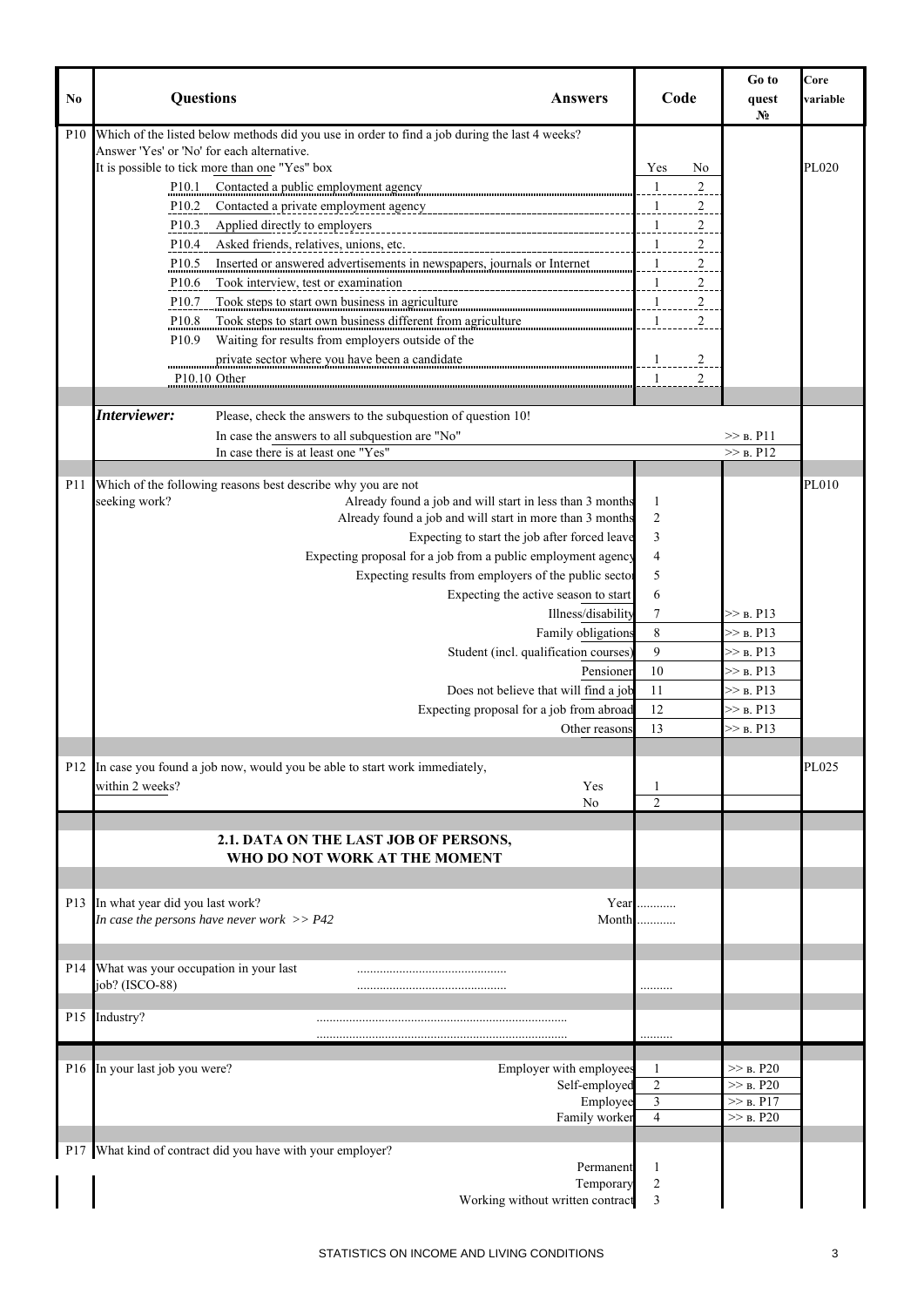| No               | <b>Questions</b><br><b>Answers</b>                                                                                                                                                                                                                         | Code                                                                | Go to<br>quest<br>No                  | Core<br>variable |
|------------------|------------------------------------------------------------------------------------------------------------------------------------------------------------------------------------------------------------------------------------------------------------|---------------------------------------------------------------------|---------------------------------------|------------------|
|                  | P18 Did you supervise or manage any personnel in your job?                                                                                                                                                                                                 | Yes<br>1<br>$\sqrt{2}$<br>N <sub>o</sub>                            | $>>$ B. P20                           |                  |
| P <sub>19</sub>  | Did you have any say on the pay or promotion of the people you<br>supervise or manage?                                                                                                                                                                     | Yes<br>$\mathbf{1}$<br>$\sqrt{2}$<br>No                             |                                       |                  |
| P <sub>20</sub>  | Did you pay social insurance contribution in this job?                                                                                                                                                                                                     | Yes<br>$\mathbf{1}$<br>$\overline{2}$<br>No                         | $>>$ B. P42                           |                  |
| P <sub>21</sub>  | How much did you pay on social insurance contributions?                                                                                                                                                                                                    | levs<br>.                                                           | $>>$ B. P42                           |                  |
|                  | 2.2. DATA ON THE MAIN JOB OF PERSONS<br><b>WORKING AT THE MOMENT</b>                                                                                                                                                                                       |                                                                     |                                       |                  |
| P <sub>22</sub>  | Considering your main job, when did you start working here?                                                                                                                                                                                                | month<br>.<br>year<br>.                                             |                                       |                  |
| P <sub>2</sub> 3 | What is your occupation in this job?                                                                                                                                                                                                                       | .                                                                   |                                       | PL051            |
| P <sub>24</sub>  | Industry?                                                                                                                                                                                                                                                  | .                                                                   |                                       | PL111            |
|                  | Employer with employees<br>P25 In your main job you are?<br>Self-employed<br>Employee<br>Family worker                                                                                                                                                     | $\mathbf{1}$<br>$\sqrt{2}$<br>$\mathfrak{Z}$<br>$\overline{4}$      |                                       | PL040            |
|                  |                                                                                                                                                                                                                                                            |                                                                     |                                       |                  |
|                  | P26 Are you?<br>Employee in private company<br>Employee in public, minicipal company<br>Self-employed in own business, freelancer<br>Member of produsers' cooperative society<br>Family worker in a family business or<br>on a family farm without payment | $\mathbf{1}$<br>$\sqrt{2}$<br>$\mathfrak{Z}$<br>$\overline{4}$<br>5 | $>>$ B. P29<br>>> B. P29<br>>> B. P29 |                  |
|                  | Can not decide                                                                                                                                                                                                                                             | 6                                                                   | >> B. P29                             |                  |
| P <sub>27</sub>  | What is the kind of your working contract?<br>Labour agreement<br>Ofiicial contract<br>Civil contract<br>Other contract<br>No written contract                                                                                                             | $\,1\,$<br>$\sqrt{2}$<br>3<br>$\overline{\mathcal{L}}$<br>5         | $>>_{B.} P29$                         |                  |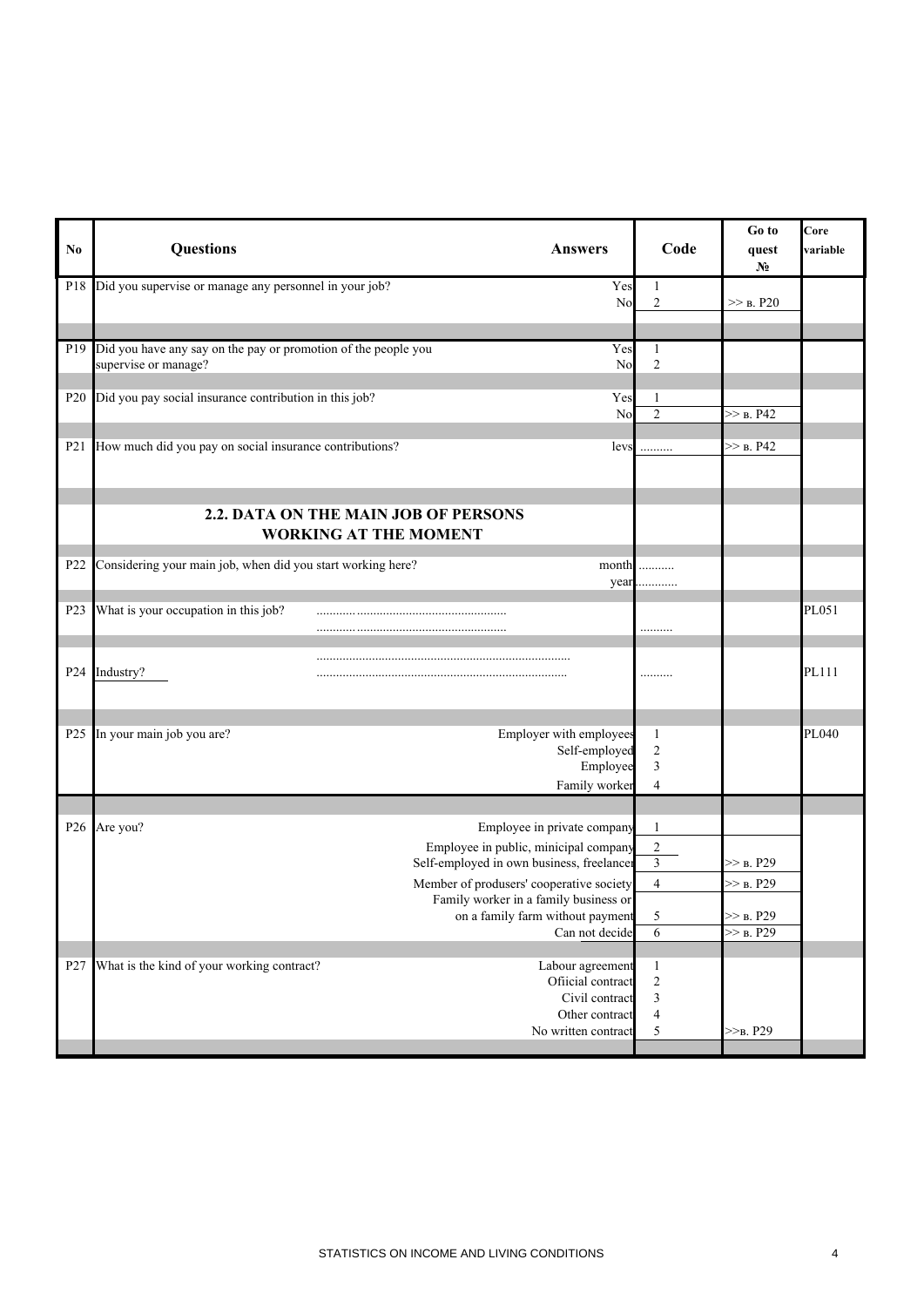| No.             | <b>Questions</b><br><b>Answers</b>                                                                                                                                                                                                                                                                                                                                                                                                         | Code                                                                                | Go to<br>quest<br>No | Core<br>variable |
|-----------------|--------------------------------------------------------------------------------------------------------------------------------------------------------------------------------------------------------------------------------------------------------------------------------------------------------------------------------------------------------------------------------------------------------------------------------------------|-------------------------------------------------------------------------------------|----------------------|------------------|
| P <sub>28</sub> | What is the type of your working contract?<br>Permanent<br>Temporary                                                                                                                                                                                                                                                                                                                                                                       | 1<br>$\overline{c}$                                                                 |                      | PL140            |
|                 |                                                                                                                                                                                                                                                                                                                                                                                                                                            |                                                                                     |                      |                  |
| P <sub>29</sub> | What is the size of the company, enterprise, organisation,<br>Exact number of 1 to 10<br>etc. you are working for?<br>$11 - 19$<br>(in case there are branches, indicate the size of the<br>$20 - 49$<br>unit where you are working!)<br>50 and more<br>Don't know, but less than 11<br>Don't know, but more than 10                                                                                                                       | 11<br>12<br>13<br>14<br>15                                                          |                      | PL130            |
| P <sub>30</sub> | How many hours per week do you usually work in your main job?<br>(include also overtime)<br>hours                                                                                                                                                                                                                                                                                                                                          |                                                                                     |                      | PL060            |
| P31             | You said you are working hours per week in your main job.<br>How much are you paid for this job (including payments<br>for overtime)?<br>P31.1 Gross<br>levs<br>$P31.2$ Net<br>levs                                                                                                                                                                                                                                                        | .                                                                                   |                      | PY040            |
| P32             | Do you pay social insurance contibutions in this job?<br>Yes<br>Yes, for pension only<br>Yes, for health care only<br>No                                                                                                                                                                                                                                                                                                                   | 1<br>$\overline{c}$<br>3<br>$\overline{4}$                                          | $>>$ B. P34          |                  |
| P33             | How much do you pay on social insurance contributions?<br>levs<br>Don't know                                                                                                                                                                                                                                                                                                                                                               | 9999                                                                                |                      |                  |
|                 | P34 Do you supervise or manage any personnel in your job?<br>Yes<br>(manages/controls the work of others although<br>N <sub>o</sub><br>he/she may not be in a manager's position)                                                                                                                                                                                                                                                          | $\mathbf{1}$<br>$\overline{c}$                                                      |                      | PL150            |
| P35             | Do you have any say on the pay or promotion of the people you<br>Yes<br>supervise or manage?<br>No                                                                                                                                                                                                                                                                                                                                         | 1<br>$\overline{c}$                                                                 |                      | PL150            |
|                 | P36 Have you changed your job during the last 12 months?<br>Yes<br>No                                                                                                                                                                                                                                                                                                                                                                      | $\overline{c}$                                                                      | $>>$ b. P38          | PL160            |
| P37             | What was the MAIN reason for you to leave<br>To take up/to seek better job<br>Termination of a seasonal job<br>your previous job?<br>Obliged to stop by the employer (bancrupcy, reduction<br>of staff, early retirement, dismissal, other)<br>Sale or closure of own/family business<br>Child care and care for other household members<br>Partner's job required us to move<br>to another area or marriage<br>Go abroad<br>Other reasons | $\mathbf{1}$<br>$\overline{c}$<br>3<br>$\overline{\mathcal{A}}$<br>5<br>6<br>7<br>8 |                      | PL170            |
| P38             | Do you have more than one (second, third, etc.) job at the moment?<br>Yes<br>No                                                                                                                                                                                                                                                                                                                                                            | $\mathbf{1}$<br>$\overline{2}$                                                      |                      | PL100            |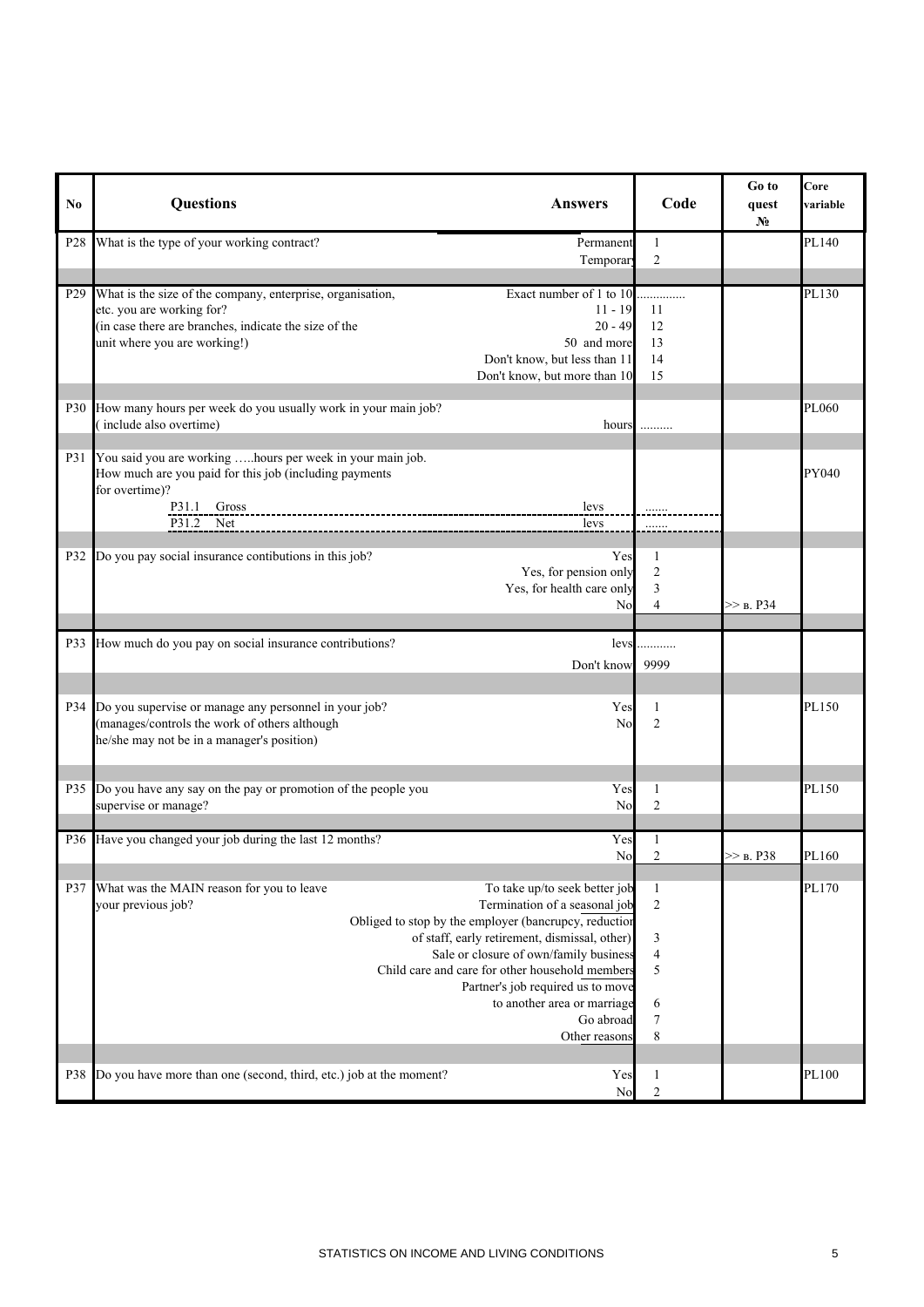| N <sub>0</sub> |                                                                                                                                                                                                                                                                                                                                                                          | <b>Questions</b>             |                                                                                                   |                                           |                                  |        |                        |                                    |                   |          | <b>Answers</b>                                                                             | Code                             | Go to<br>quest<br>N <sub>2</sub> | Core<br>variable               |
|----------------|--------------------------------------------------------------------------------------------------------------------------------------------------------------------------------------------------------------------------------------------------------------------------------------------------------------------------------------------------------------------------|------------------------------|---------------------------------------------------------------------------------------------------|-------------------------------------------|----------------------------------|--------|------------------------|------------------------------------|-------------------|----------|--------------------------------------------------------------------------------------------|----------------------------------|----------------------------------|--------------------------------|
| P39            | How many hours do you usually work in all your additional<br>jobs?<br>hours                                                                                                                                                                                                                                                                                              |                              |                                                                                                   |                                           |                                  |        |                        |                                    |                   |          | .                                                                                          |                                  | PL100                            |                                |
|                |                                                                                                                                                                                                                                                                                                                                                                          |                              |                                                                                                   |                                           |                                  |        |                        |                                    |                   |          |                                                                                            |                                  |                                  |                                |
| P40            | Interviewer:                                                                                                                                                                                                                                                                                                                                                             |                              | In case the hours shown in q.30 and q.39 are less than 30 - mark 1<br>in all other cases - mark 2 |                                           |                                  |        |                        |                                    |                   |          | Usual weekly working time less than 30 hours<br>Usual weekly working time 30 hours or more | 1<br>$\overline{2}$              | >> B. P41<br>>> B. P42           |                                |
| P41            |                                                                                                                                                                                                                                                                                                                                                                          |                              |                                                                                                   |                                           |                                  |        |                        |                                    |                   |          |                                                                                            |                                  |                                  | PL120                          |
|                | What is the main reason to work less than 30 hours<br>Education or training<br>Personal illness or disability<br>Want to work more hours but cannot find a job(s) or work more hours<br>Do not want to work more hours<br>Number of hours in all job(s) are considered as full time<br>Family reasons (child care or care for another household member)<br>Other reasons |                              |                                                                                                   |                                           |                                  |        |                        |                                    |                   |          | $\mathbf{1}$<br>$\sqrt{2}$<br>$\mathfrak{Z}$<br>$\overline{4}$<br>5<br>6<br>$\tau$         |                                  |                                  |                                |
|                | <b>PART 3. INCOME FOR 2008</b>                                                                                                                                                                                                                                                                                                                                           |                              |                                                                                                   |                                           |                                  |        |                        |                                    |                   |          |                                                                                            |                                  |                                  |                                |
|                |                                                                                                                                                                                                                                                                                                                                                                          |                              |                                                                                                   |                                           |                                  |        |                        |                                    |                   |          |                                                                                            |                                  |                                  |                                |
|                |                                                                                                                                                                                                                                                                                                                                                                          |                              | 3.1. ECONOMIC ACTIVITY DURING 2008                                                                |                                           |                                  |        |                        |                                    |                   |          |                                                                                            |                                  |                                  |                                |
|                |                                                                                                                                                                                                                                                                                                                                                                          |                              |                                                                                                   |                                           |                                  |        |                        |                                    |                   |          |                                                                                            |                                  |                                  |                                |
| P42            | The next question relates to your activity status for separate monts of 2008,<br>i.e. whether you worked, were unemployed etc                                                                                                                                                                                                                                            |                              |                                                                                                   |                                           |                                  |        |                        |                                    |                   |          |                                                                                            |                                  |                                  |                                |
|                |                                                                                                                                                                                                                                                                                                                                                                          |                              | Employed                                                                                          |                                           | Self-employed                    |        | <b>Unemple</b> Student |                                    | Pensioner Permane | domestic | Other                                                                                      |                                  |                                  |                                |
|                | month                                                                                                                                                                                                                                                                                                                                                                    | full<br>time                 | part<br>time                                                                                      | full<br>time                              | part<br>time                     |        |                        |                                    | disabled          | tasks    | inactive                                                                                   |                                  |                                  |                                |
|                | Jan                                                                                                                                                                                                                                                                                                                                                                      | -1                           | 2                                                                                                 | 3                                         | 4                                | 5      | 6                      | 7                                  | 8                 | 10       | 11                                                                                         |                                  |                                  | <b>PL210A</b>                  |
|                | Feb<br>Mar                                                                                                                                                                                                                                                                                                                                                               | 1                            | $\overline{c}$<br>$\overline{2}$                                                                  | 3<br>$\overline{3}$                       | $\overline{4}$<br>$\overline{4}$ | 5<br>5 | 6<br>6                 | 7<br>7                             | 8<br>8            | 10<br>10 | 11<br>$\overline{11}$                                                                      |                                  |                                  | <b>PL210B</b><br><b>PL210C</b> |
|                | Apr                                                                                                                                                                                                                                                                                                                                                                      | 1                            | 2                                                                                                 | 3                                         | 4                                | 5      | 6                      | 7                                  | 8                 | 10       | 11                                                                                         |                                  |                                  | <b>PL210D</b>                  |
|                | May                                                                                                                                                                                                                                                                                                                                                                      | $\mathbf{1}$                 | $\overline{2}$                                                                                    | $\overline{\mathbf{3}}$                   | $\overline{4}$                   | 5      | 6                      | $\overline{7}$                     | $8\,$             | 10       | 11                                                                                         |                                  |                                  | <b>PL210E</b>                  |
|                | Jun<br>Jul                                                                                                                                                                                                                                                                                                                                                               | $\mathbf{1}$<br>$\mathbf{1}$ | $\overline{c}$<br>$\overline{c}$                                                                  | $\overline{\mathbf{3}}$<br>$\mathfrak{Z}$ | 4<br>$\overline{4}$              | 5<br>5 | 6<br>6                 | $\overline{7}$<br>$\boldsymbol{7}$ | 8<br>8            | 10<br>10 | $\overline{11}$<br>11                                                                      |                                  |                                  | <b>PL210F</b><br><b>PL210G</b> |
|                | Aug                                                                                                                                                                                                                                                                                                                                                                      | $\mathbf{1}$                 | $\overline{c}$                                                                                    | $\mathfrak{Z}$                            | $\overline{4}$                   | 5      | 6                      | $\overline{7}$                     | 8                 | 10       | 11                                                                                         |                                  |                                  | PL210H                         |
|                | Sep                                                                                                                                                                                                                                                                                                                                                                      | $\mathbf{1}$                 | $\overline{c}$                                                                                    | $\overline{\mathbf{3}}$                   | $\overline{4}$                   | 5      | 6                      | $\overline{7}$                     | $8\,$             | 10       | 11                                                                                         |                                  |                                  | PL210I                         |
|                | Oct                                                                                                                                                                                                                                                                                                                                                                      | $\mathbf{1}$                 | $\overline{c}$                                                                                    | $\mathfrak{Z}$                            | $\overline{4}$                   | 5      | 6                      | $\overline{7}$                     | 8                 | 10       | 11                                                                                         |                                  |                                  | PL210J                         |
|                | Nov                                                                                                                                                                                                                                                                                                                                                                      | $\mathbf{1}$                 | $\overline{c}$                                                                                    | $\overline{3}$                            | $\overline{4}$                   | 5      | 6                      | 7                                  | 8                 | 10       | 11                                                                                         |                                  |                                  | <b>PL210K</b>                  |
|                | Dec                                                                                                                                                                                                                                                                                                                                                                      | $\mathbf{1}$                 | $\overline{c}$                                                                                    | $\mathfrak{Z}$                            | $\overline{4}$                   | 5      | 6                      | $\overline{7}$                     | 8                 | 10       | $11\,$                                                                                     |                                  |                                  | <b>PL210L</b>                  |
| P43            | Did you receive an income from labour activity<br>(no matter permanent or temporary job)                                                                                                                                                                                                                                                                                 |                              |                                                                                                   |                                           |                                  |        |                        |                                    |                   |          | Yes<br>No                                                                                  | $\mathbf{1}$<br>$\boldsymbol{2}$ | >> B. P44<br>$>>$ B. P58         | PY010                          |
|                |                                                                                                                                                                                                                                                                                                                                                                          |                              |                                                                                                   |                                           |                                  |        |                        |                                    |                   |          |                                                                                            |                                  |                                  |                                |
| P44            | How many emploeyers did you have?                                                                                                                                                                                                                                                                                                                                        |                              |                                                                                                   |                                           |                                  |        |                        |                                    |                   |          | one                                                                                        | 1                                |                                  |                                |
|                |                                                                                                                                                                                                                                                                                                                                                                          |                              |                                                                                                   |                                           |                                  |        |                        |                                    |                   |          | two or morw                                                                                | $\overline{c}$                   |                                  |                                |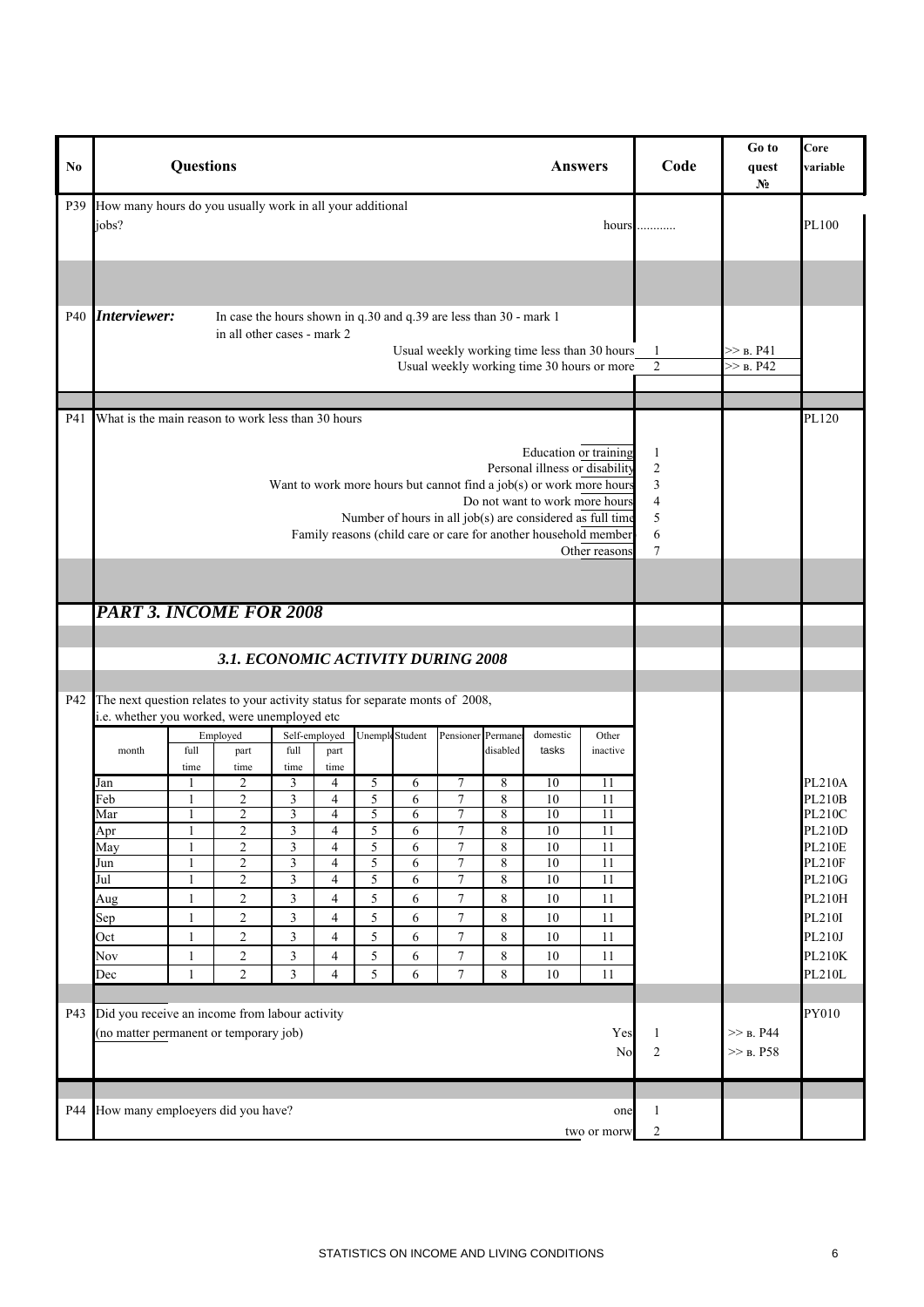| N <sub>0</sub>  | <b>Questions</b>                                                                                                                                                                                                                                                                                      | <b>Answers</b>                                                                                   |                                                                      | Code                                                                                                        | Go to<br>quest<br>N <sub>0</sub> | Core<br>variable       |
|-----------------|-------------------------------------------------------------------------------------------------------------------------------------------------------------------------------------------------------------------------------------------------------------------------------------------------------|--------------------------------------------------------------------------------------------------|----------------------------------------------------------------------|-------------------------------------------------------------------------------------------------------------|----------------------------------|------------------------|
| P45             | What kind of contract<br>did you have?                                                                                                                                                                                                                                                                | Labour agreement<br>Ofiicial contract<br>Civil contract<br>Other contract<br>No written contract | 1<br>$\sqrt{2}$<br>3<br>$\overline{4}$<br>5                          |                                                                                                             |                                  |                        |
|                 | 3.2. INCOME OF PERSONS WHO HAVE BEEN WORKING AS EMPLOYEES IN 2008                                                                                                                                                                                                                                     |                                                                                                  |                                                                      |                                                                                                             |                                  |                        |
|                 |                                                                                                                                                                                                                                                                                                       |                                                                                                  |                                                                      |                                                                                                             |                                  |                        |
|                 | P46 Interviewers! Please, specify how long the person has worked as:<br>Employee \full time\<br>P <sub>46.1</sub><br>$P46.2$ Employee \part time\                                                                                                                                                     | months<br>months                                                                                 |                                                                      |                                                                                                             |                                  |                        |
| P47             | Do you know your GROSS income for 2008 (from all jobs if more than one).<br>(Gross income = income before deductions)                                                                                                                                                                                 | Yes<br>N <sub>o</sub>                                                                            | 1<br>$\overline{2}$                                                  |                                                                                                             | $>>$ B. P49                      |                        |
| P48             | What is your GROSS income for 2008?                                                                                                                                                                                                                                                                   | levs                                                                                             | .                                                                    |                                                                                                             |                                  | <b>PY010G</b><br>HY140 |
| P <sub>49</sub> | Do you know your NET income for 2008<br>(Net income = income after deductions)                                                                                                                                                                                                                        | Yes<br>No                                                                                        | 1<br>$\overline{2}$                                                  |                                                                                                             | $>>B$ . P51                      |                        |
| P <sub>50</sub> | What is your NET income for 2008?                                                                                                                                                                                                                                                                     | levs                                                                                             | .                                                                    |                                                                                                             |                                  | PY010N<br>HY140        |
| P <sub>51</sub> | How much were you paid in 2008 (in case you were paid)?<br>Could you please give details on your GROSS and NET income!<br>P51.1 Gross income<br>P51.2<br>Net income<br>P51.3 Period (week, month)                                                                                                     | levs<br>levs<br>week<br>month                                                                    | .<br>$\mathbf{1}$<br>$\overline{2}$                                  |                                                                                                             |                                  | PY010/<br>HY140        |
| P <sub>52</sub> | How long did you receive this income in 2008?<br>Period:                                                                                                                                                                                                                                              | Number<br>weeks<br>months                                                                        | .<br>1<br>$\overline{2}$                                             |                                                                                                             |                                  | PY010/<br>HY140        |
| P <sub>53</sub> | Did your employers pay your social insurance contributions'                                                                                                                                                                                                                                           | Yes<br>No                                                                                        | $\overline{c}$                                                       |                                                                                                             | $>>$ B. P55                      |                        |
| P <sub>54</sub> | What is the sum, on which basis your employers paid<br>your social insurance contributions?                                                                                                                                                                                                           | levs<br>Don't know                                                                               | 9999                                                                 |                                                                                                             |                                  |                        |
| P <sub>55</sub> | Were you paid any of the listed payments in 2008?<br>Supplement for overtime<br>P55.1<br>P55.2 Commissions<br>P55.3 Tips<br>P55.4 Profit sharing<br>Stock options<br>P55.5<br>P55.6 Allowances for working in remote locations<br>P55.7 Bonuses (for Christmas, Easter, etc.)<br>P55.8 Other payments |                                                                                                  | Yes<br>$\overline{1}$<br>-1<br>1<br>1<br>1<br>1<br>1<br>$\mathbf{1}$ | N <sub>0</sub><br>$\overline{2}$<br>$\overline{2}$<br>$\frac{2}{1}$<br>$\frac{2}{2}$<br>2<br>$\overline{c}$ | sum<br>                          | <b>PY010</b>           |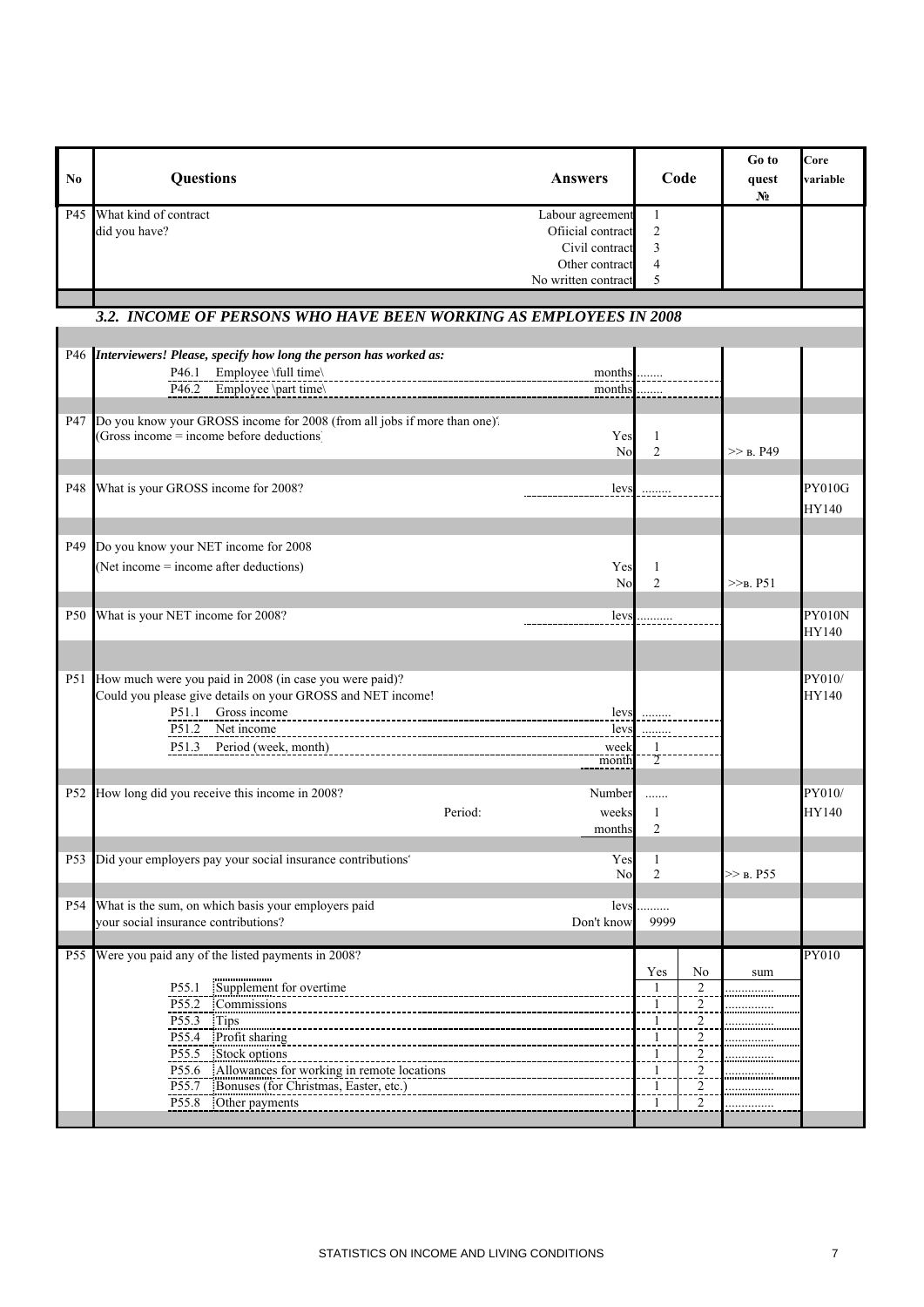| No.             | Questions                                                                                               |                                                                                                                                                                                                                                                                                                                                                                        |                              | <b>Answers</b>      | Code                                  |                                               | Go to<br>quest<br>$N_2$   | Core<br>variable      |
|-----------------|---------------------------------------------------------------------------------------------------------|------------------------------------------------------------------------------------------------------------------------------------------------------------------------------------------------------------------------------------------------------------------------------------------------------------------------------------------------------------------------|------------------------------|---------------------|---------------------------------------|-----------------------------------------------|---------------------------|-----------------------|
|                 | Interviewer:                                                                                            | In case there is at least one answer "Yes"<br>In case all answers "No"                                                                                                                                                                                                                                                                                                 |                              |                     |                                       |                                               | $\gg$ B. P56<br>>> B. P57 |                       |
| P56             | pointed by you gross and net amounts?                                                                   | Are these additional payments excluded or included from/in<br>Yes, excluded from these amounts                                                                                                                                                                                                                                                                         | No, included inthese amounts |                     | 1<br>$\overline{2}$                   |                                               |                           | PY010                 |
| P <sub>57</sub> |                                                                                                         | Did you get free or at reduced price any of the listed goods or sercices in 2008:                                                                                                                                                                                                                                                                                      |                              | Yes<br>free         | reduced<br>price                      | N <sub>0</sub>                                | Sum                       | PY020                 |
|                 | P <sub>57.1</sub><br>P <sub>57.2</sub><br>P57.3                                                         | Vouvhers for foodstuffs and other goods and services<br>Luncheon vouchers<br>Telephone (incl.mobile)                                                                                                                                                                                                                                                                   |                              | 1<br>               | 2<br><br>$\overline{a}$<br>           | $\overline{3}$<br>$\overline{\mathbf{3}}$<br> |                           |                       |
|                 | P57.4<br>P57.5<br>P <sub>57.6</sub>                                                                     | Service transport or season transport ticket<br>interventional contracts and contract the contract of the contract of the contract of the contract of the contract of the contract of the contract of the contract of the contra<br>Reimbursement or payment of rent benefits and a statement of rent benefits<br>Reimbursement or payment of housing-related expenses |                              |                     | <br>                                  | 3<br><br>3<br>                                |                           |                       |
|                 | P57.7                                                                                                   | (gas, electricity, water)<br>Other goods and services                                                                                                                                                                                                                                                                                                                  |                              |                     | $\overline{2}$<br><br>$\overline{c}$  | 3<br><br>3                                    |                           |                       |
| P58             | During 2008 did you received income from:                                                               |                                                                                                                                                                                                                                                                                                                                                                        | Yes                          | N <sub>0</sub>      |                                       | sum<br>gross                                  | net                       |                       |
|                 | P58.1 Civil contract<br>P58.2 Dividends paid by incorporated                                            |                                                                                                                                                                                                                                                                                                                                                                        | 1                            | 2                   | .                                     |                                               | .                         | PY010                 |
|                 | enterprises<br>P58.3 No written contract                                                                | ---------------------------                                                                                                                                                                                                                                                                                                                                            | -1                           | 2<br>$\mathfrak{D}$ |                                       | .<br>.                                        | <br>.                     | <b>HY090</b><br>PY010 |
| P58a            | Working as an employee in 2008, did you have at<br>provided by the company or firm you was working for? | your disposal a car (including for your own personal needs)                                                                                                                                                                                                                                                                                                            |                              | Yes<br>No           | 1<br>$\overline{2}$                   |                                               | $>>$ B. P62               | PY021                 |
| P <sub>59</sub> | Could you present information on the car provided?                                                      |                                                                                                                                                                                                                                                                                                                                                                        |                              | $Model$             | Make<br>Year $\ldots$                 |                                               |                           | PY021                 |
|                 | P59a How long in 2008 did you use this (or other similar) car?                                          |                                                                                                                                                                                                                                                                                                                                                                        |                              |                     | $\mathit{months}\dots\dots\dots\dots$ |                                               |                           | PY021                 |
| <b>P60</b>      |                                                                                                         | How many kilometers do you make on average per month?                                                                                                                                                                                                                                                                                                                  |                              | km                  | .                                     |                                               |                           |                       |
| P61             | Do you have limit of expenditure on fuel?<br>Please indicate the average monthly limit in BGN!          |                                                                                                                                                                                                                                                                                                                                                                        |                              | yes<br>-1           | no<br>$\overline{c}$                  | sum                                           |                           |                       |
|                 | P61a Does your employer pay insurance and/or repairs?                                                   |                                                                                                                                                                                                                                                                                                                                                                        |                              | yes<br>no           | -1<br>2                               |                                               |                           |                       |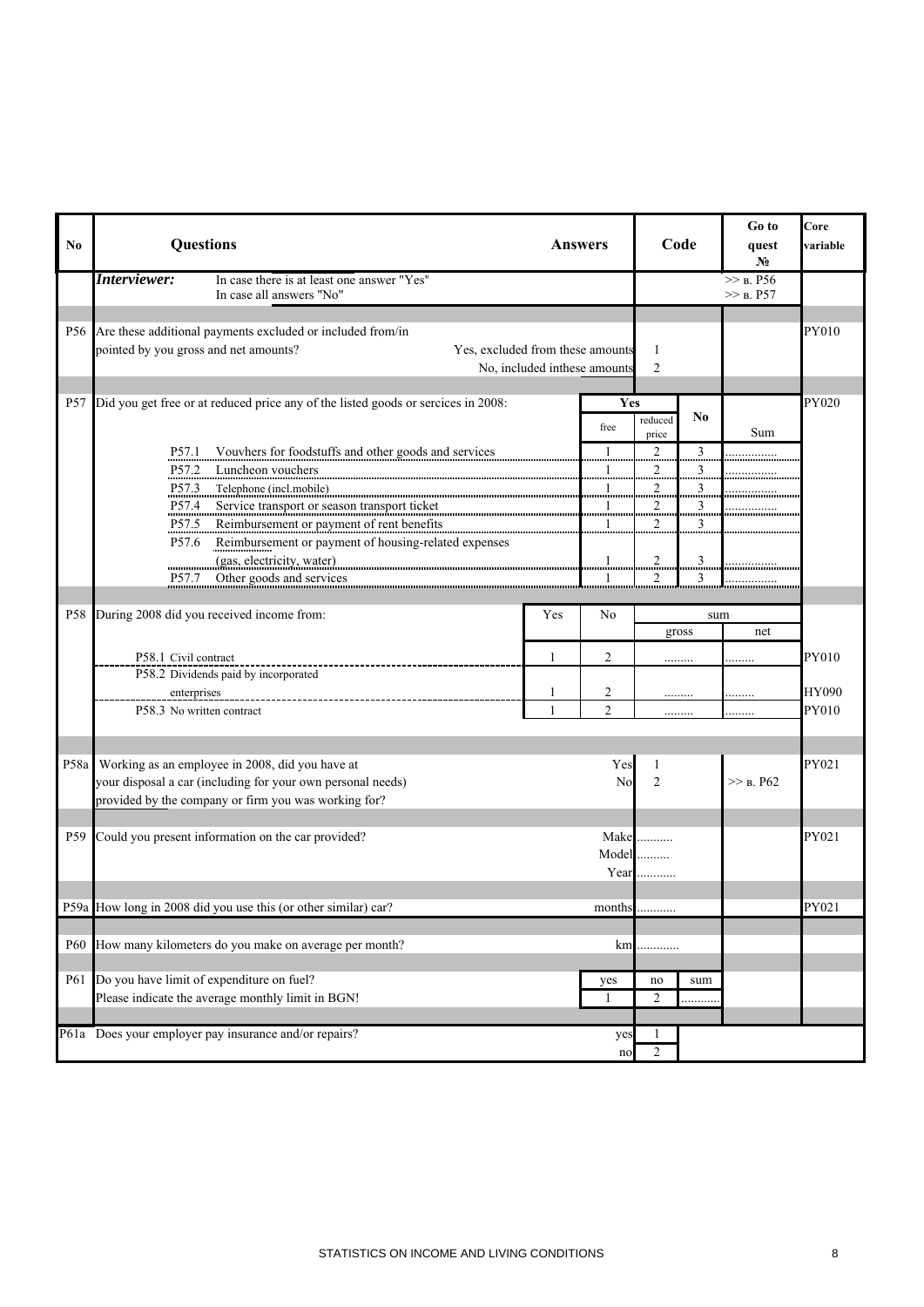| N <sub>0</sub> | <b>Questions</b>                                                                                                                                                 | <b>Answers</b>       |                                                             | Code                     | Go to<br>quest<br>N <sub>0</sub> | Core<br>variable |
|----------------|------------------------------------------------------------------------------------------------------------------------------------------------------------------|----------------------|-------------------------------------------------------------|--------------------------|----------------------------------|------------------|
|                | 3.3. INCOME OF SELF-EMPLOYED PERSONS IN 2008                                                                                                                     |                      |                                                             |                          |                                  |                  |
| P62            | Did you receive income from own business, professional practice or<br>as freelancer in 2008?<br>incl. income from non-labour (civil) contracts                   |                      | Yes<br>No                                                   | 1<br>$\overline{c}$      | $>>$ B. P79                      | PY050/           |
| P63            | Did you receive income as an "Owner of company" (from ownership of a firm<br>or a company) yourself or in partnership in 2008?                                   |                      | Yes<br>No                                                   | 1<br>2                   | $>>$ B. P71                      | PY050            |
| P64            | How many weeks are included into this period?                                                                                                                    |                      | months                                                      |                          |                                  |                  |
| P65            | What is the total amount of this income?<br>P65.1 Gross<br>P65.2 Net                                                                                             |                      | levs<br>levs                                                |                          |                                  | PY050            |
| P66            | What kind of standard financial reports did you apply<br>for assessment of your company financial results<br>in 2008 (as 'Owner of company" or in parthnership)? |                      | National<br>International<br>Did not aplly such<br>standart | 1<br>$\overline{2}$<br>3 |                                  | PY050            |
| P67            | According to the results of your activity in 2008 as "Owner of company"<br>(or work in parthnership) you?                                                        |                      | Gain<br>Lose                                                | 1<br>$\overline{2}$      |                                  | PY050            |
| P68            | Can you give a figure of your profit or loss in 2008?                                                                                                            | (годишна сума) лева  |                                                             |                          |                                  | PY050            |
| P69            | Is this profit or loss?                                                                                                                                          |                      | Profit<br>Loss                                              | 1<br>$\overline{2}$      |                                  | PY050            |
| P70            | Interviewer:<br>Please indicate the document consulted<br>in relation to self-employment income                                                                  | There is no document | Tax return<br>Annual balance<br>Another document            | $\overline{2}$<br>3<br>4 |                                  | PY050            |
|                |                                                                                                                                                                  |                      |                                                             | sum                      |                                  |                  |
| P71            | During 2008 did you receive any income from:<br>P71.1 Liberal profession                                                                                         | Yes<br>1             | No<br>$\overline{c}$                                        | gross                    | net                              | PY050            |
|                | P71.2 Craftsman<br>P71.3 Sale of own inventions,<br>works of science and art                                                                                     | $\mathbf{1}$<br>1    | $\overline{2}$<br>2                                         |                          |                                  |                  |
|                | P71.4 Copyrights and licence remunerations and others                                                                                                            | $\mathbf{1}$         | $\overline{c}$                                              |                          |                                  |                  |
| P72            | During 2008 did you receive any income from selling<br>agricultural/farm products as:                                                                            | Yes                  | No                                                          | sum<br>gross             | net                              | PY050            |
|                | P72.1 Former<br>P72.2 Tobacco-grower                                                                                                                             | 1<br>1               | 2<br>$\boldsymbol{2}$                                       |                          |                                  |                  |
| P73            | Does your business have a bank account?                                                                                                                          |                      | Yes<br>N <sub>o</sub>                                       | 1<br>$\overline{c}$      | >> B.P76                         | PY050            |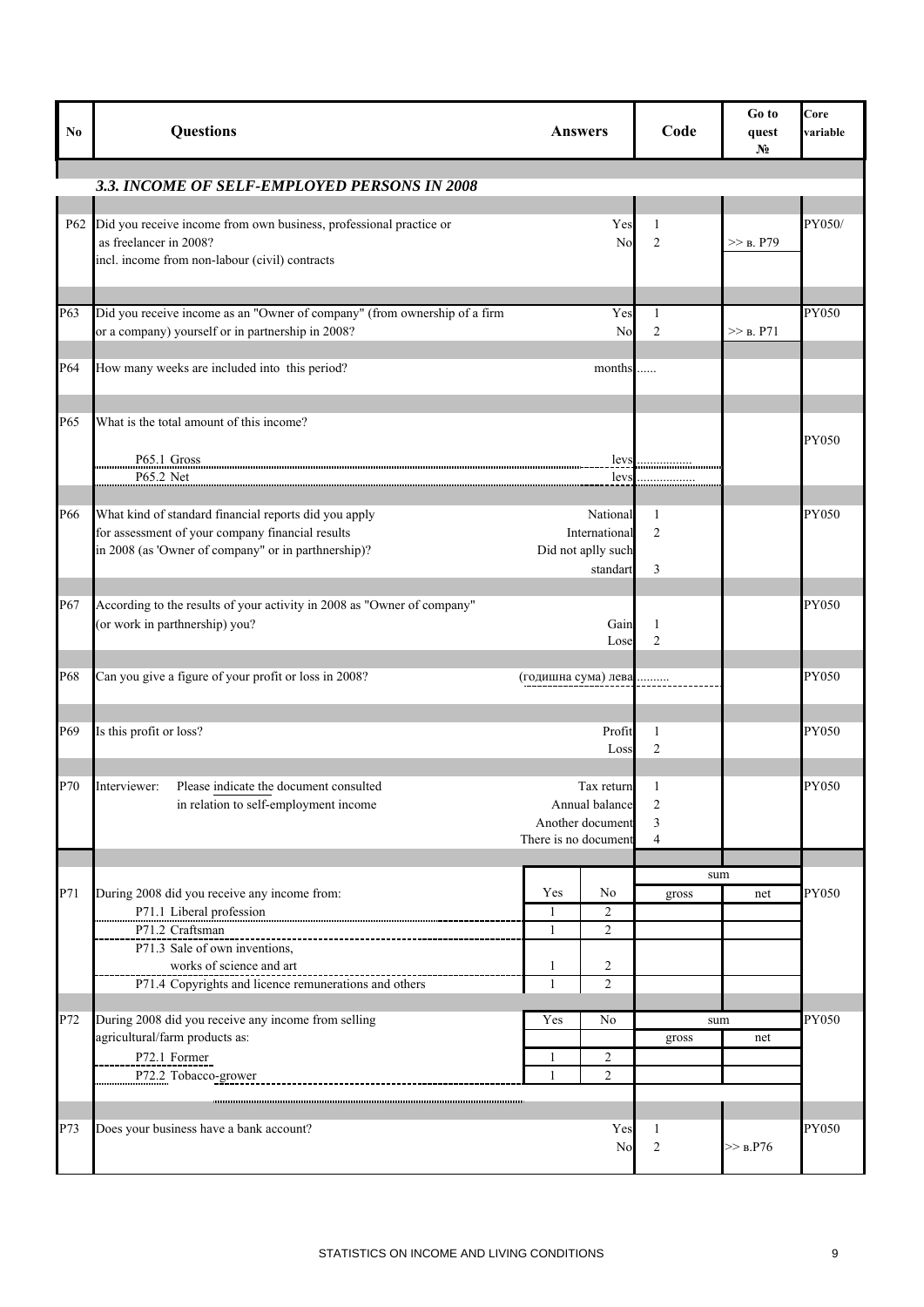| N <sub>0</sub> | Questions                                                                                                                                                                                                                                                                                                                                                                                                               |                                                                  |                                                                                |                                                               |                                                            |             |                                         |
|----------------|-------------------------------------------------------------------------------------------------------------------------------------------------------------------------------------------------------------------------------------------------------------------------------------------------------------------------------------------------------------------------------------------------------------------------|------------------------------------------------------------------|--------------------------------------------------------------------------------|---------------------------------------------------------------|------------------------------------------------------------|-------------|-----------------------------------------|
| P74            | Do you draw sums of money from the business for your own personal use?<br>(As a "salary" for yourself or other personal expenses<br>Payment of household expences<br>Transfer of amounts to a private accounts<br>Other expenses not connected to the business)                                                                                                                                                         |                                                                  |                                                                                | Yes<br>N <sub>o</sub>                                         | $\mathbf{1}$<br>$\overline{c}$                             | $\gg$ b.P76 | PY050                                   |
| P75            | How much did you usually draw out per week<br>or per month for personal use in 2007?                                                                                                                                                                                                                                                                                                                                    |                                                                  |                                                                                | levs<br>weekly<br>monthly                                     | 1<br>2                                                     |             | PY050<br>PY050                          |
| P76            | What is the AVERAGE AMOUNT of your income per week /<br>month from your work/business?<br>(Show the amount after deducting expenses for equipment,<br>materials and others connected with the business)                                                                                                                                                                                                                 |                                                                  |                                                                                | levs<br>weekly<br>monthly                                     | 1<br>$\overline{c}$                                        |             | PY050                                   |
| P77            | Did you pay social insurance contributions?                                                                                                                                                                                                                                                                                                                                                                             | 1<br>2<br>3<br>$\overline{4}$                                    | $>>B$ , P79                                                                    |                                                               |                                                            |             |                                         |
| P78            | What is the sum, on which basis you paid your social insurance contributions?                                                                                                                                                                                                                                                                                                                                           |                                                                  |                                                                                | levs<br>months                                                |                                                            |             |                                         |
|                | 3.4. PERSONAL INCOME FROM PENSIONS, BENEFITS, ASSISTANCE AND OTHER                                                                                                                                                                                                                                                                                                                                                      |                                                                  |                                                                                |                                                               |                                                            |             |                                         |
| P79            | Which of the listed below personal incomes did you receive in 2008,<br>amount and for which period?                                                                                                                                                                                                                                                                                                                     |                                                                  |                                                                                |                                                               |                                                            |             |                                         |
|                | <b>Pensions</b><br>P79.1 Old-age pension<br>P79.2 Disability pension<br>P79.3 Survivor' pension<br>P79.4 Social old-age pension<br>P79.5 Social disability pension<br>P79.6 Pension from abroad<br>P79.7 Pension from individual<br>private plans<br>P79.8 Other pension<br>Supplements to the pension<br>P79.9 Care allowance for assistance of dependents<br>P79.10 Supplement to the pension in case of deceased spo | Yes<br>1<br>1<br>1<br>1<br>1<br>1<br>1<br>$\mathbf{1}$<br>1<br>1 | No<br>2<br>2<br>2<br>2<br>2<br>$\overline{2}$<br>2<br>$\overline{2}$<br>2<br>2 | Monthly amount<br>levs<br><br><br><br><br><br><br><u></u><br> | Number of<br>months<br><br><br><br><br><br><br><u></u><br> |             | PY100<br>PY130<br>PY110<br><b>PY080</b> |
|                | P79.11 Other assistance (Christmas supplement)                                                                                                                                                                                                                                                                                                                                                                          | 1                                                                | 2                                                                              |                                                               |                                                            |             |                                         |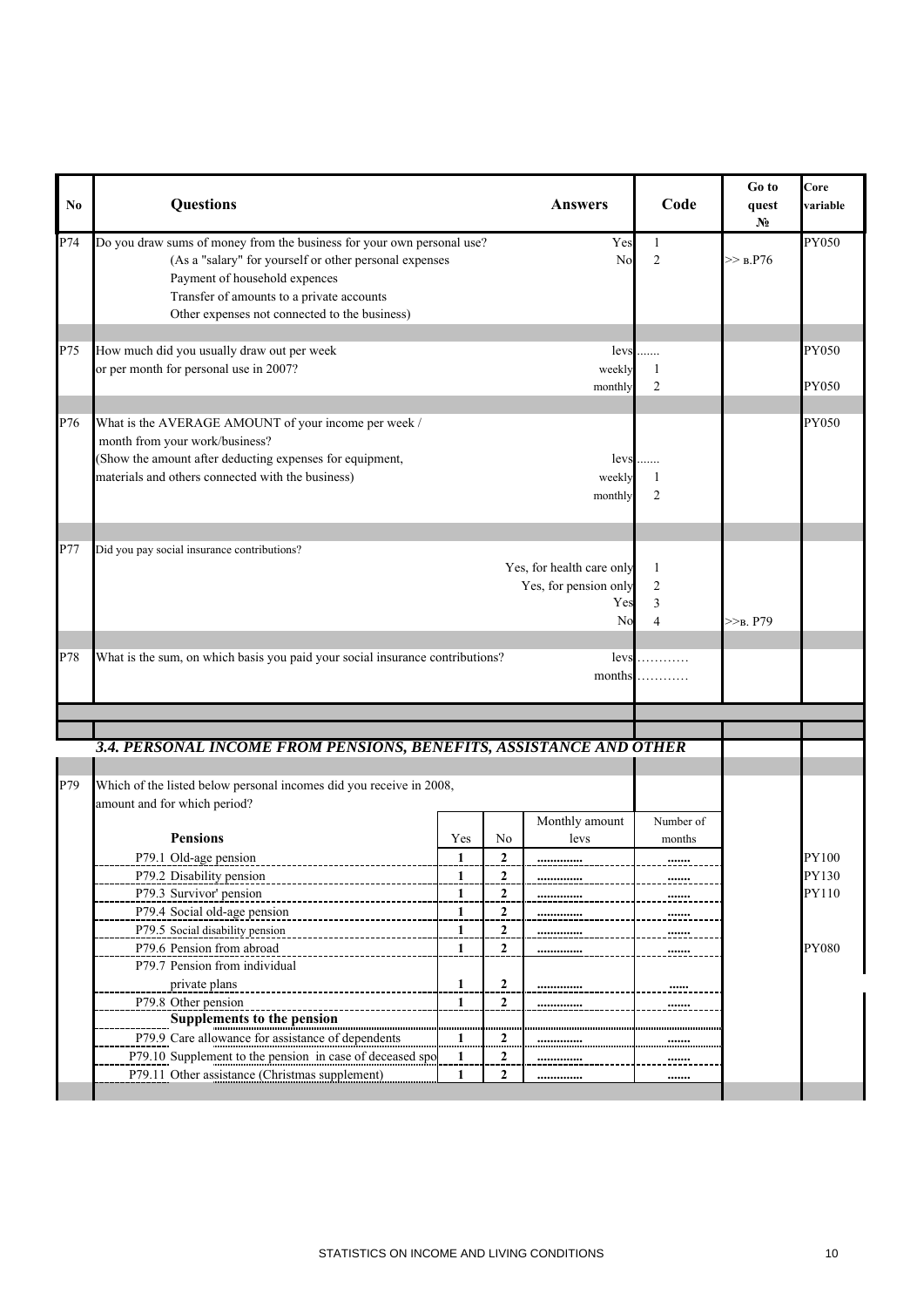| No  | Questions                                                                                                  |              |                | <b>Answers</b>                     | Code           | Go to<br>quest<br>No | Core<br>variable |
|-----|------------------------------------------------------------------------------------------------------------|--------------|----------------|------------------------------------|----------------|----------------------|------------------|
| P80 | Which of the listed below benefits and assistance did you receive in 2008,<br>amount and for which period? |              |                |                                    |                |                      |                  |
|     |                                                                                                            |              |                | Monthly amount                     | Number of      |                      |                  |
|     |                                                                                                            | Yes          | No             | levs                               | months         |                      |                  |
|     | P80.1 Cash benefits related to temporary incapacity to wo                                                  | -1           | $\mathbf{2}$   |                                    |                |                      |                  |
|     | P80.2 Assistance for disability when there are no                                                          |              |                |                                    |                |                      |                  |
|     | reasons to receive old-age pension                                                                         | $\mathbf{1}$ | 2              |                                    |                |                      |                  |
|     | P80.3 Unemployment benefits                                                                                | 1            | $\overline{2}$ |                                    |                |                      |                  |
|     | P80.4 Assistance for dismissal/retirement                                                                  | 1            | $\overline{2}$ |                                    |                |                      |                  |
|     | P80.5 Cash benefits for pregnancy and childbirth                                                           | $\mathbf{1}$ | $\overline{2}$ |                                    |                |                      |                  |
|     | P80.6 Benefits for bringing up of a child younger than 2                                                   | 1            | $\overline{2}$ |                                    |                |                      |                  |
|     | P80.7 Fellowship                                                                                           | 1            | $\overline{a}$ |                                    | <u></u>        |                      |                  |
|     | P80.8 Other education assistance                                                                           | 1            | 2              | .                                  |                |                      |                  |
| P81 | Did you receive monthly social integration allowances during 2008,                                         |              |                | 2. No<br>1. Yes                    |                |                      |                  |
|     | amount and for which period?                                                                               |              |                | Number of months<br>Monthly amount | .              |                      |                  |
|     |                                                                                                            |              |                |                                    |                |                      |                  |
| P82 | Do you specify which of the listed bellow allowances                                                       |              |                |                                    |                |                      |                  |
|     | are include?                                                                                               |              |                | Monthly amount                     | Number of      |                      |                  |
|     |                                                                                                            | Yes          | No             | levs                               | months         |                      |                  |
|     | P82.1 Allowance for transport                                                                              | 1            | $\overline{2}$ |                                    |                |                      |                  |
|     | P82.2 Telephone                                                                                            | 1            | $\overline{2}$ |                                    |                |                      |                  |
|     | P82.3 Education and training                                                                               | 1            | 2              | .                                  |                |                      |                  |
|     | P82.4 Balneotherapy and rehabilitation                                                                     | 1            | 2              | .                                  |                |                      |                  |
|     | P82.5 Allowance for dietary consumption                                                                    |              |                |                                    |                |                      |                  |
|     | and medical goods                                                                                          | 1            | $\overline{c}$ |                                    |                |                      |                  |
|     | P82.6 Paying rent of municipal dweliling                                                                   | 1            | 2              |                                    |                |                      |                  |
|     | P82.7 Allowance for use of information services                                                            | 1            | $\mathbf{2}$   |                                    |                |                      |                  |
|     |                                                                                                            |              |                |                                    |                |                      |                  |
|     | 3.5. INCOME FROM RENTING AND SELLING                                                                       |              |                |                                    |                |                      |                  |
| P83 | Did you receive any income from renting real estate or other                                               |              |                | Yes                                | 1              |                      |                  |
|     | property in 2008?                                                                                          |              |                | N <sub>o</sub>                     | $\overline{2}$ | >> B. P85            |                  |
|     |                                                                                                            |              |                |                                    |                |                      |                  |
| P84 | What is the total amount of this income?                                                                   |              |                |                                    |                |                      |                  |
|     | P84.1<br>Gross                                                                                             |              |                | levs                               |                |                      |                  |
|     | P84.2 Net                                                                                                  |              |                | levs                               |                |                      |                  |
|     |                                                                                                            |              |                |                                    |                |                      |                  |
| P85 | Did you receive income from selling real estate or other                                                   |              |                | Yes                                | 1              |                      |                  |
|     | property in 2008?                                                                                          |              |                | <b>No</b>                          | $\overline{2}$ | $>>$ b. P87          |                  |
|     |                                                                                                            |              |                |                                    |                |                      |                  |
| P86 | What is the total amount of this income?                                                                   |              |                |                                    |                |                      |                  |
|     | P86.1 Gross                                                                                                |              |                | levs                               |                |                      | HY040            |
|     | P86.2 Net                                                                                                  |              |                | levs                               |                |                      |                  |
|     |                                                                                                            |              |                |                                    |                |                      |                  |
| P87 | Did you receive income from interest, shares, stocks,                                                      |              |                | Yes                                | 1              |                      | HY090            |
|     | business investments, etc. in 2008?                                                                        |              |                | N <sub>o</sub>                     | $\overline{2}$ | $>>$ B. P89          |                  |
|     |                                                                                                            |              |                |                                    |                |                      |                  |
| P88 | What is the total amount of this income?                                                                   |              |                |                                    |                |                      |                  |
|     | P88.1<br>Gross                                                                                             |              |                |                                    |                |                      | HY140            |
|     | P88.2 Net                                                                                                  |              |                | levs<br>levs                       | . <u>. .</u> . |                      |                  |
|     |                                                                                                            |              |                |                                    | .              |                      |                  |
|     |                                                                                                            |              |                |                                    |                |                      |                  |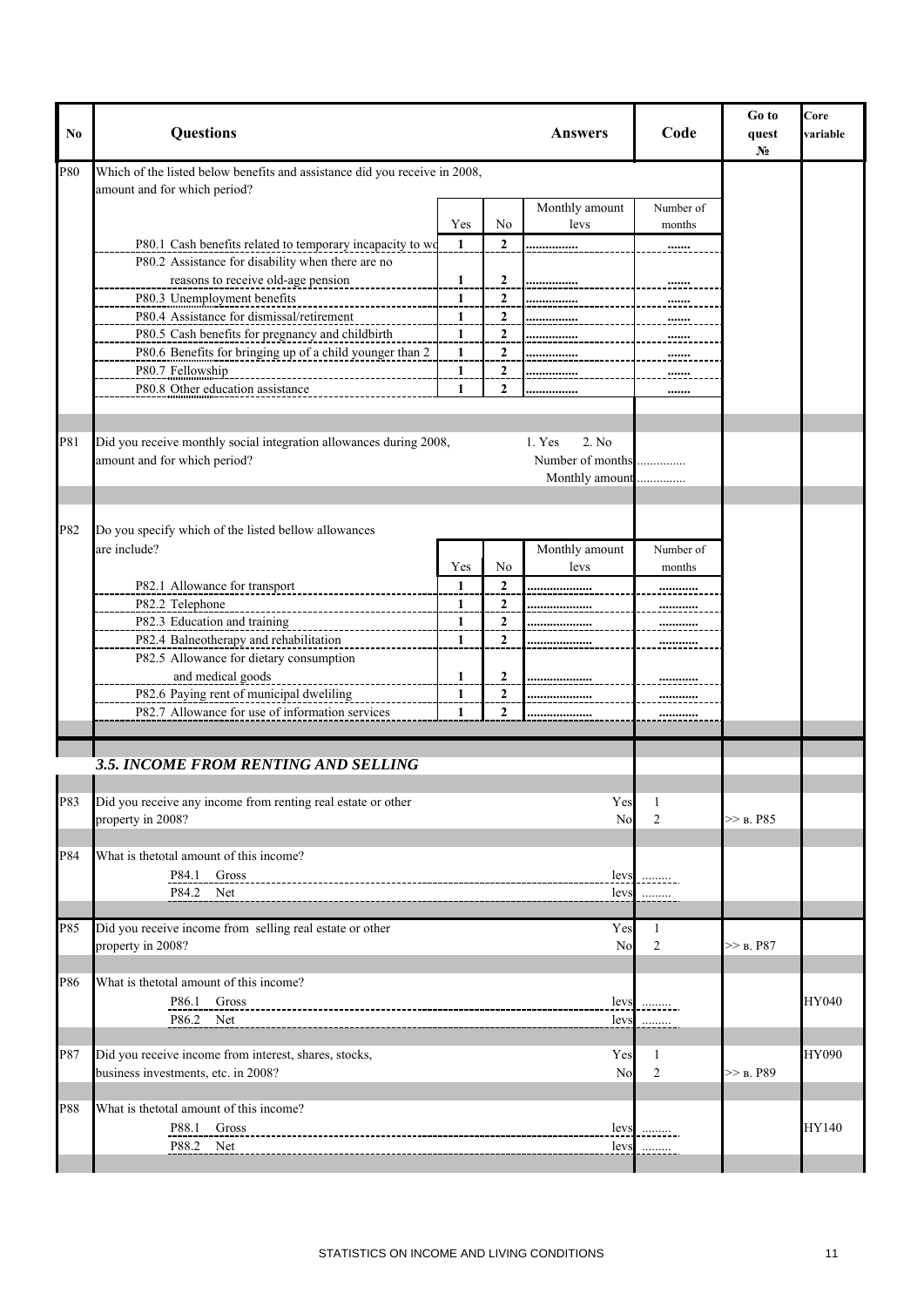| N <sub>0</sub> | Questions<br><b>Answers</b>                                                                                                                                                                                  | Code                                                                             | Go to<br>quest<br>N <sub>0</sub> | Core<br>variable |
|----------------|--------------------------------------------------------------------------------------------------------------------------------------------------------------------------------------------------------------|----------------------------------------------------------------------------------|----------------------------------|------------------|
|                | TAXES AND SOCIAL INSURANCE CONTRIBUTIONS<br>3.6.                                                                                                                                                             |                                                                                  |                                  |                  |
|                |                                                                                                                                                                                                              |                                                                                  |                                  |                  |
| P89            | What is the total amount of the tax paid by you on the<br>$\label{eq:1} \textbf{Amount} \dots \dots \dots$<br>income for 2008?<br>Does not know<br>(From the Tax return declaration)                         |                                                                                  | $>>_B$ . P91<br>$>>$ B. P90      |                  |
|                |                                                                                                                                                                                                              |                                                                                  |                                  |                  |
| P90            | Could you give the approximate range of contributions paid?<br>$< 100 \text{ ly.}$<br>$100 - 200$<br>$201 - 500$<br>$501 - 1000$<br>$1001 - 2000$<br>$2001 - 3000$<br>3001 - 5000<br>$5001 - 8000$<br>> 8000 | 1<br>$\overline{2}$<br>$\mathfrak{Z}$<br>$\overline{4}$<br>5<br>6<br>7<br>8<br>9 |                                  |                  |
| P91            | Did you pay social insurance contributions to a private pension plans in 2008?<br>Yes<br>No                                                                                                                  | $\mathbf{1}$<br>$\overline{2}$                                                   | >> B.P93                         | PY035            |
| P92            | What is the total amount of the social pension insurance contributions paid?<br>levs                                                                                                                         | .                                                                                |                                  |                  |
| P93            | Have you done donations in favour of another persons, funds,<br>cultural institutes, minicipalities etc., about which<br>Yes<br>vou use tax relief<br>N <sub>0</sub>                                         | $\mathbf{1}$<br>$\overline{2}$                                                   | >> B.P95                         |                  |
| P94            | What is the total amount of donations you have done?<br>levs                                                                                                                                                 | .                                                                                |                                  |                  |
|                | PART 4. HEALTH STATUS                                                                                                                                                                                        |                                                                                  |                                  |                  |
| P95            | How is your health in general?<br>Very good<br>Good<br>Fair<br>Bad<br>Very bad                                                                                                                               | $\mathbf{1}$<br>$\overline{c}$<br>$\overline{\mathbf{3}}$<br>$\overline{4}$<br>5 |                                  | PH010            |
| P96            | Do you have chronic illnesses?<br>Yes<br>No                                                                                                                                                                  | 1<br>$\overline{2}$                                                              |                                  | PH020            |
| P97            | Were you limited in daily activities people usually do,<br>because of a health problem for at least the last 6 months<br>Yes, strongly limited<br>Yes, limited<br>No, not limited                            | $\mathbf{1}$<br>$\sqrt{2}$<br>$\mathfrak{Z}$                                     |                                  | PH030            |
| P98            | Do you have group of disability, assigned by a medical commission?<br>Yes<br>N <sub>0</sub>                                                                                                                  | $\mathbf{1}$<br>$\sqrt{2}$                                                       | $>>$ B. P100                     |                  |
| P99            | What is the % of the assigned disability?<br>$50 - 70%$<br>$71 - 90\%$<br>over 90 % without companion<br>Over 90 % with companion                                                                            | $\mathbf{1}$<br>$\overline{2}$<br>$\mathfrak{Z}$<br>$\overline{4}$               |                                  |                  |
| P100           | Was there any time during the past 12 months when you really needed to consult<br>a specialist, but did not?<br>Yes, there was at least one occasion<br>No, there was no occasion                            | $\mathbf{1}$<br>$\sqrt{2}$                                                       | $>>$ B. P102                     | PH040            |